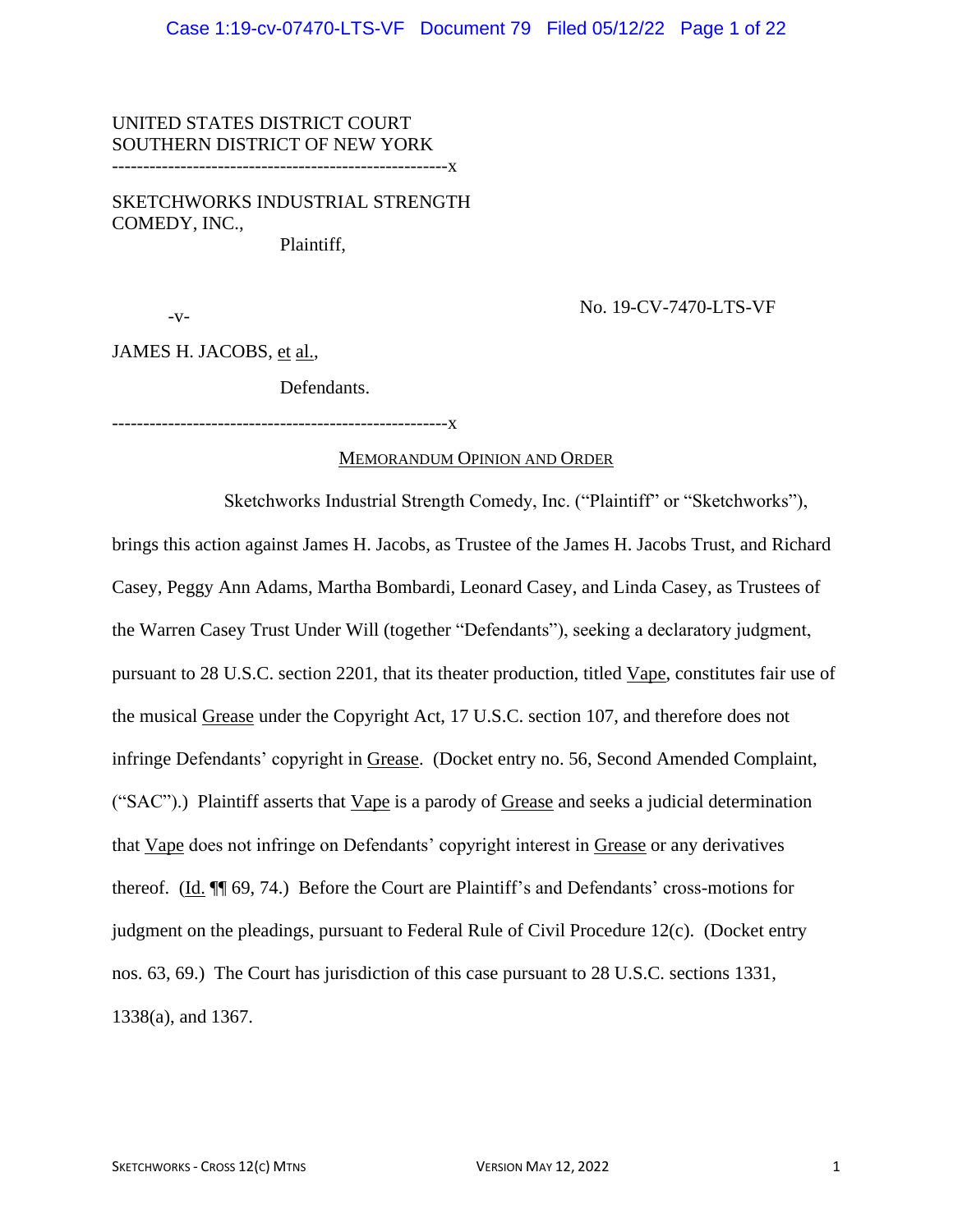# Case 1:19-cv-07470-LTS-VF Document 79 Filed 05/12/22 Page 2 of 22

The Court has considered carefully the parties' submissions and arguments and, for the following reasons, grants Plaintiff's motion for judgment on the pleadings in its entirety, and denies Defendants' cross-motion for judgment on the pleadings in its entirety.

### **BACKGROUND**

The following recitation of facts is drawn from the Second Amended Complaint, Defendants' answer to the Second Amended Complaint setting forth Defendants' counterclaims (see docket entry no. 57 ("Def. Answer")), and Plaintiff's answer to Defendants' counterclaims. (See docket entry no. 58 ("Pl. Answer").) Because the parties have filed cross-motions for judgment on the pleadings, the Court will "employ the same standard applicable to Rule 12(b)(6) motions to dismiss" and "[a]ccept[] the non-moving party's allegations as true" for the purposes of this decision, Vivar v. City of New York, No. 18-CV-5987, 2020 WL 1505654, at \*5 (S.D.N.Y. Mar. 30, 2020) (quotation omitted), with the exception that the Court is "not limited to looking at the Complaint" and "need not ignore the well-pleaded allegations of the answer[s] that are not controverted in the [respective] pleading[s]." Harper v. City of New York, No. 11-CV-4333-CM, 2013 WL 432599, at \*1 (S.D.N.Y. Jan. 31, 2013) (explaining Rule 12(c) standard); see also Koninklijke Philips Elecs. N.V., v. The ADS Grp., 694 F. Supp. 2d 246, 250 n.7 (S.D.N.Y. 2010) (explaining that a "Rule 12(c) motion differs from a Rule 12(b)(6) motion in that it implicates the pleadings as a whole as opposed to simply the complaint and its attachments") (citing Wright & Miller, Federal Practice & Procedure, §§ 1367, 1368 (2d. ed 1995)).

Plaintiff operates a sketch comedy company incorporated in Georgia, and owns a copyright in Vape, an alleged parody of the popular theatrical work, Grease, of which Warren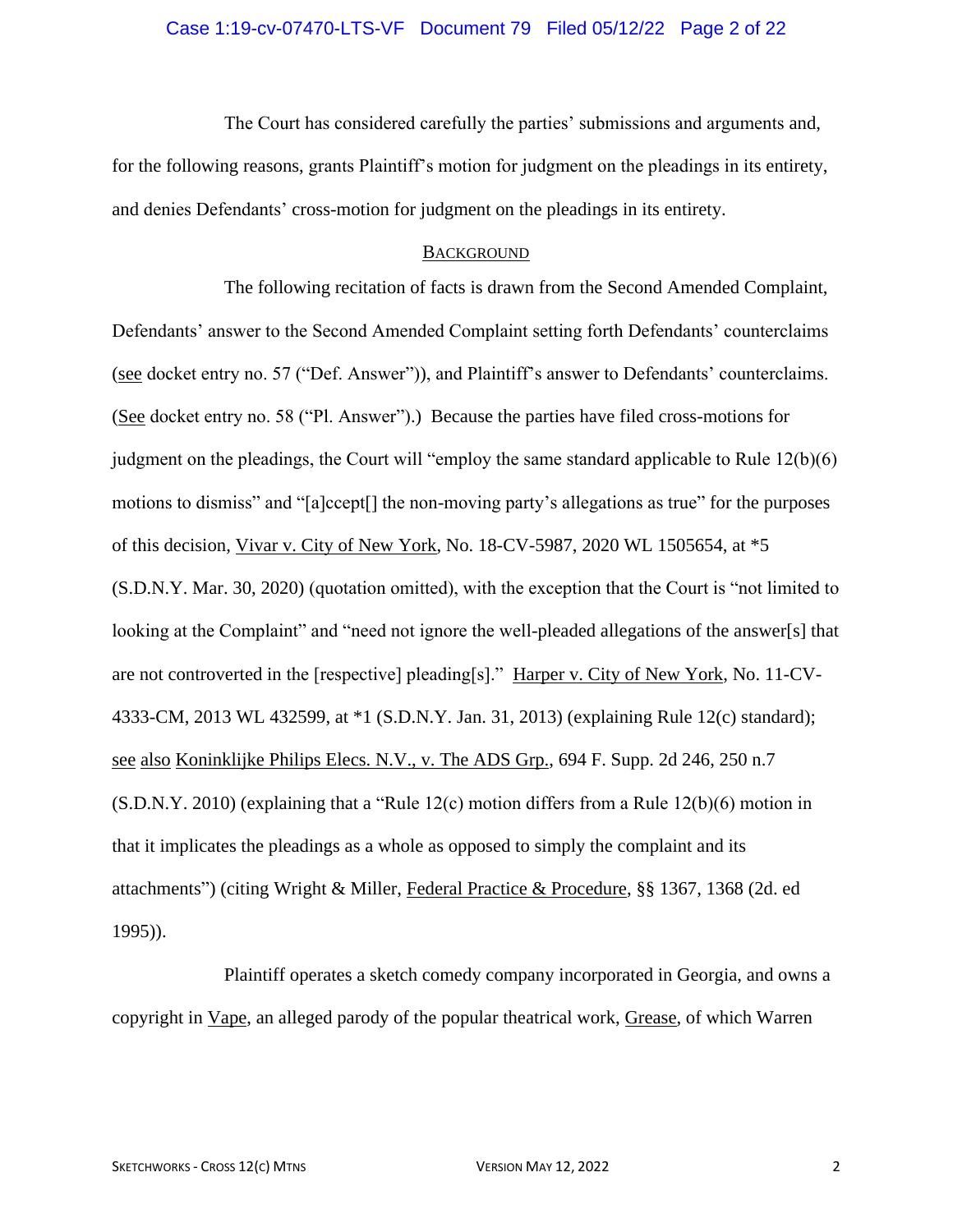### Case 1:19-cv-07470-LTS-VF Document 79 Filed 05/12/22 Page 3 of 22

Casey<sup>1</sup> and Defendant James H. Jacobs are co-authors. (SAC  $\P$  2, 5, 22.) Grease follows a group of teenagers in the 1950s "as they navigate adolescence, peer pressure, personal values, sexual exploration, love and friendship." (Id. ¶ 8.) Grease has been produced in multiple versions, including the original musical play and a popular 1978 film version featuring John Travolta and Olivia Newton-John, on which Vape is allegedly based. (Id. ¶¶ 8-9.) The film's story line begins on summer break, and showcases a summer romance between a local teenager, Danny Zuko, and Sandy Olsson, a teenager visiting from abroad. (Id.  $\P$  10.) The school year then begins and, rather than returning home after the summer break, Sandy enrolls at Rydell High School, which Danny attends along with other supporting characters including Rizzo, Frenchy, Marty, and Jan, who comprise the "Pink Ladies" friend group, and Danny's friends, Kenickie, Doody, Sonny, and Putzie, who comprise Danny's greaser gang known as the "T-Birds." (Id. ¶¶ 11-12.) The film follows the challenges these characters face in their relationships and personal lives, as well as the ups-and-downs of Sandy and Danny's romantic relationship. (Id. ¶¶ 13-21.) The film culminates in Danny and Sandy's reunion, where Sandy, "who is normally conservatively dressed . . . shocks Danny when she arrives [on the last day of school] provocatively dressed like a greaser in black leather with teased hair and smoking a cigarette." (Id. ¶¶ 19-20.) They proceed to ride off together "in a car that flies off into the sky."  $(\underline{Id.} \P 21.)$ 

Vape, a stage musical, follows the same characters along roughly the same storyarc as Grease, depicting Danny and Sandy's romance over their summer vacation, and the ups-

<sup>&</sup>lt;sup>1</sup> Warren Casey is deceased. (Docket entry no. 68 ("Def. Mem.") at 18.) Defendants Richard Casey, Peggy Ann Adams, Martha Bombardi, Leonard Casey, and Linda Casey are the special trustees responsible for administering the Casey Trust's various copyrights and trademarks associated with the production of Grease. (SAC  $\P$  4.)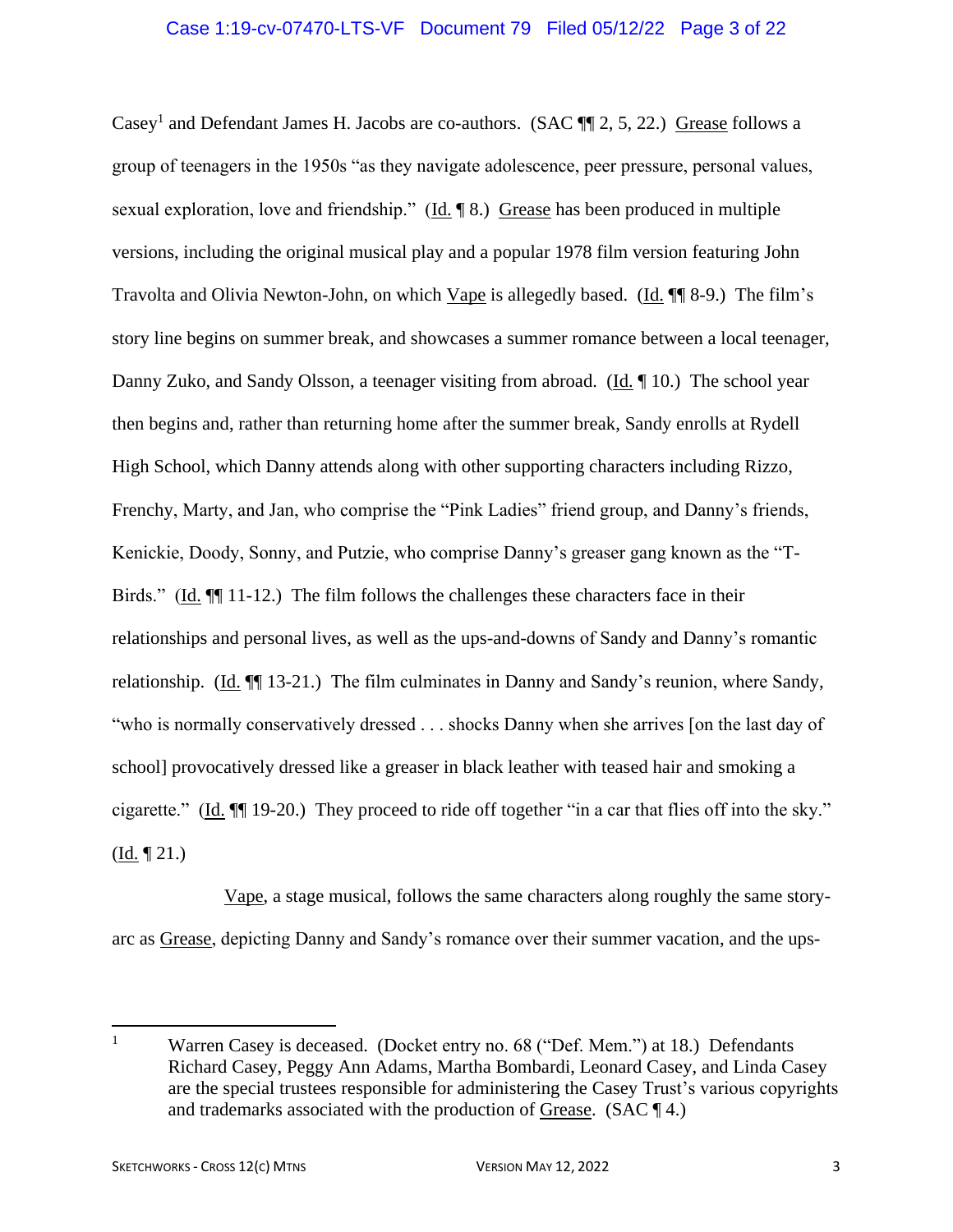### Case 1:19-cv-07470-LTS-VF Document 79 Filed 05/12/22 Page 4 of 22

and-downs their relationship takes over the course of a school year at Rydell High School. (SAC ¶¶ 23-24, 31-55.) Vape also depicts the relationships and challenges experienced by the characters Rizzo, Frenchy, Marty, and Jan, who name their girl group the "#PinkSquad," and Kenickie, Doody, Sonny, and Putzy, who, together with Danny, refer to their group as "the-T-Bros." (Id. ¶¶ 24, 26, 27, 33.) In addition to using the setting and character names from Grease, Vape features portions of nine songs from Grease and/or its licensed versions, including the songs' instrumental tracks and chord progressions. (Def. Answer at 10-11, ¶¶ 12-13.)

Plaintiff asserts that Vape is a parody of Grease, explaining that it "pokes fun at various absurdities in Grease" (SAC ¶¶ 52, 55), and "uses millennial slang, popular culture, a modern lens, and exaggeration to comment upon the plot, structure, issues and themes of Grease and to criticize its misogynistic and sexist elements." (SAC ¶ 53.) In so doing, Vape, which was written and directed by women, "reexamines Grease from a female perspective in the #MeToo era," and "exposes how the 'humor' and rape-cultured elements of Grease have not aged well" by, for example, "directly criticiz[ing] Grease's 'happy ending,' where a woman completely changes who she is in order to please a man." (Id. ¶ 53.) Vape also "recognizes that modern youth still navigate complex issues relating to sex, drugs, and peer pressure – just in different forms from their 1950s counterparts." (Id. ¶ 54.)

Defendants dispute Plaintiff's characterization of Vape as a parody and assert that Vape infringes their copyright in Grease by utilizing the music, plot, characters, settings, and other elements from Grease. (Def. Answer at 13, ¶ 21.) After learning that Vape was scheduled to be performed in New York City in August 2019, Defendants sent Plaintiff, and the theater where Vape was scheduled to be performed, cease and desist letters on July 29, 2019. (SAC ¶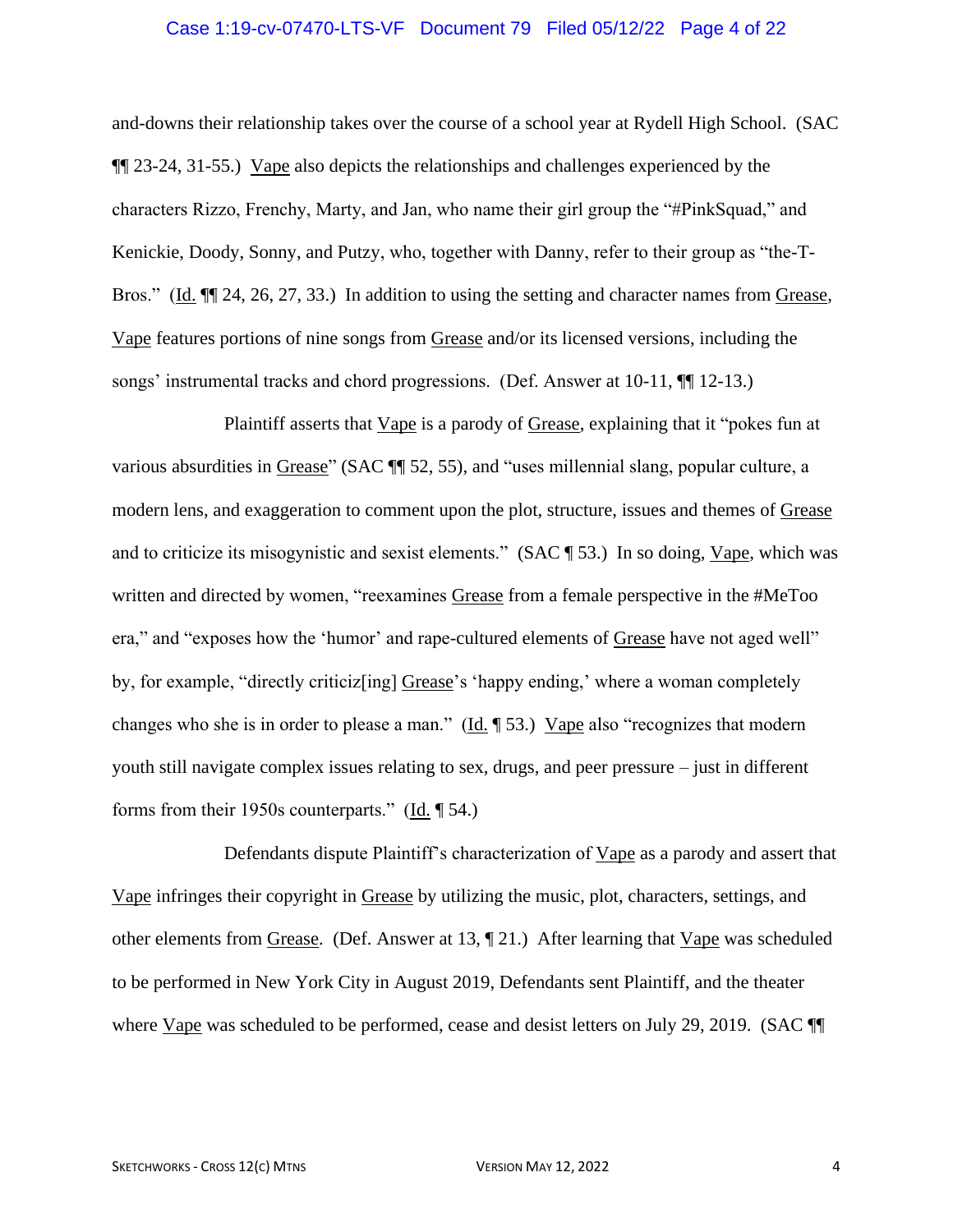### Case 1:19-cv-07470-LTS-VF Document 79 Filed 05/12/22 Page 5 of 22

57-58.) Shortly after, the theater cancelled the scheduled performances. ( $\underline{Id}$ ,  $\P$  60.) Despite these cancellations, Sketchworks hopes to perform Vape in the future. (Id. ¶ 64.)

Defendants also assert that Plaintiff misappropriated Defendants' trademark in the registered mark "Grease," and the name of Defendant Jim Jacobs, by using them without permission in order "to commercially benefit" from their attached "popularity and goodwill." (Def. Answer at 14, ¶¶ 30-31.) At the beginning of the performance of Vape, Plaintiff displays title and opening credits slides. (Pl. Answer ¶ 30.) One of the slides states, "Based on GREASE by Jim Jacobs and Warren Casey." (Id.) Plaintiff also describes Vape as "A live musical parody of Grease!" in its advertising materials. (Id.) Defendants allege that these representations are "likely to" lead consumers to believe that "Vape has been authored, approved, licensed, endorsed or in some way affiliated with the Defendants." (Def. Answer at 15, ¶ 34.) Defendants pursue counterclaims for trademark infringement under the Lanham Act, 15 U.S.C. § 1125 et seq., and violation of the right of privacy under sections 50 and 51 of the New York Civil Rights Law for these alleged infringements.

A copy of the 1978 film of Grease and a video recording of a performance of Vape are incorporated by reference into the pleadings, and copies of the works were provided to the Court. (See Exhibits 2 and 3 to docket entry no. 64, Declaration of Jordan Greenberger ("Greenberger Decl.").)

#### **DISCUSSION**

Under Fed. R. Civ. P. 12(c), "a party is entitled to judgment on the pleadings only if it has established that no material issue of fact remains to be resolved and that it is entitled to judgment as a matter of law." Zurich Ins. Co. v. Crowley Latin Am. Servs., LLC, No. 16-CV-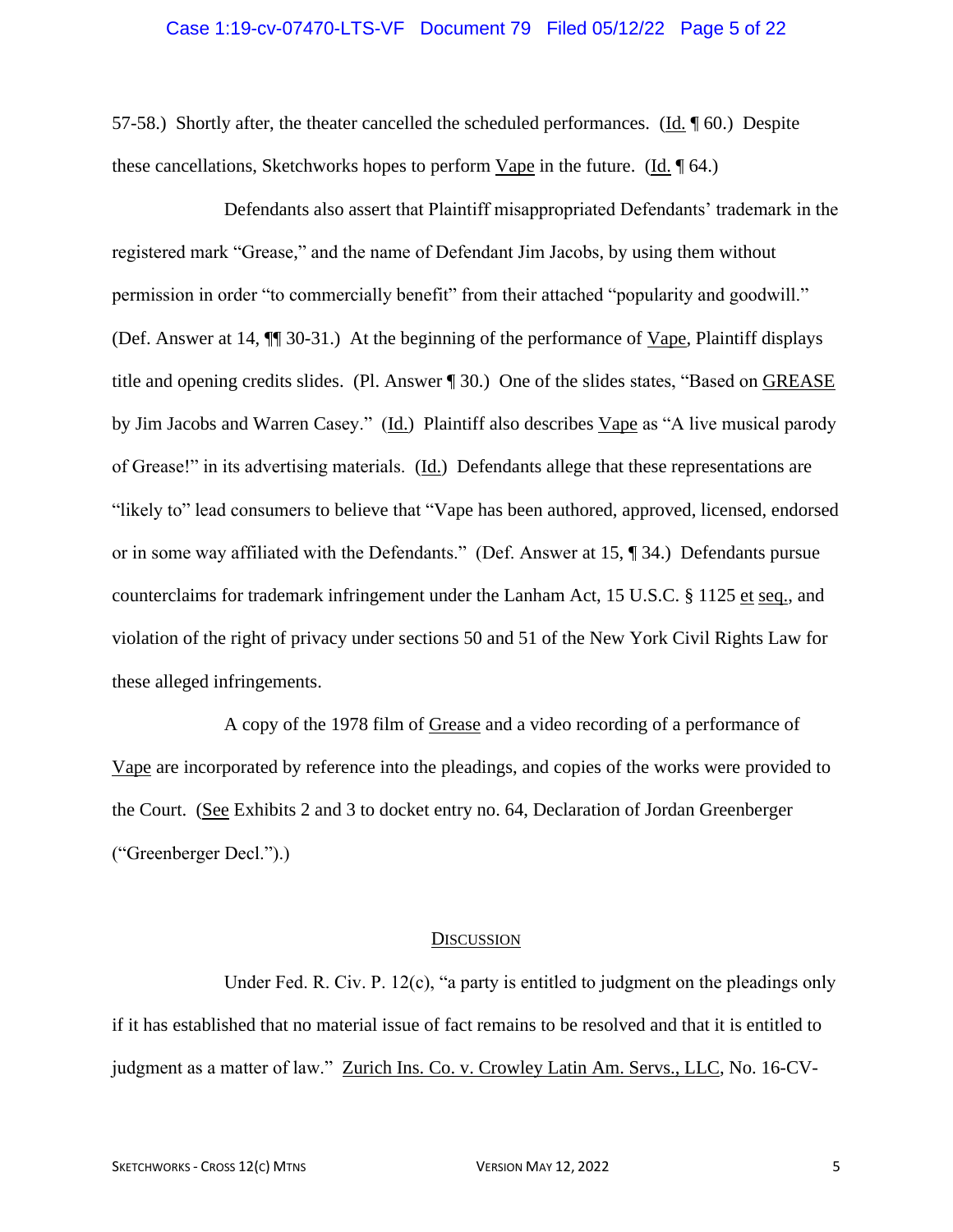### Case 1:19-cv-07470-LTS-VF Document 79 Filed 05/12/22 Page 6 of 22

1861-JPO, 2016 WL 7377047, at \*2 (S.D.N.Y. Dec. 20, 2016) (internal quotation and modifications omitted). In deciding a motion brought under Rule 12(c), the Court employs "the same plausibility standard that applies on a Rule 12(b)(6) motion" and assumes the factual allegations of "all pleadings—including defendant's counterclaims" to be true. Lombardo v. Dr. Seuss Enters., L.P., 279 F. Supp. 3d 497, 505 (S.D.N.Y. 2017), aff'd 729 F. App'x 131 (2d Cir. 2018). As part of its evaluation, the Court "may consider documents attached to the complaint, incorporated by reference into the complaint, or known to and relied on by the plaintiff in bringing the suit." Adjmi v. DLT Ent. Ltd., 97 F. Supp. 3d 512, 526 (S.D.N.Y. 2015). Here, Plaintiff relied upon its work, Vape, and the film, Grease, in bringing this action for declaratory relief, and the Court has reviewed and considered these works in reaching this decision.

#### Copyright Infringement

Plaintiff seeks a declaration that its play, Vape, does not infringe Defendants' copyright in the work, Grease, because Vape is a parody of Grease and constitutes fair use of the copyrightable elements of Grease. "Numerous courts in this district have resolved the issue of fair use on a motion for judgment on the pleadings by conducting a side-by-side comparison of the works at issue." Lombardo, 279 F. Supp. 3d at 504 (collecting cases); see also Adjmi, 97 F. Supp. 3d at 527 ("Courts in this Circuit have resolved motions to dismiss on fair use grounds in this way: comparing the original work to an alleged parody, in light of applicable law."). Plaintiff and Defendants agree that the Court has authority to decide this issue at this procedural juncture, and they concur that the 1978 film and the recording of the Vape performance are the appropriate works for comparison.

The Copyright Act of 1976 furthers Congress' constitutional responsibility to "promote the Progress of Science and useful Arts, by securing for limited Times to Authors . . .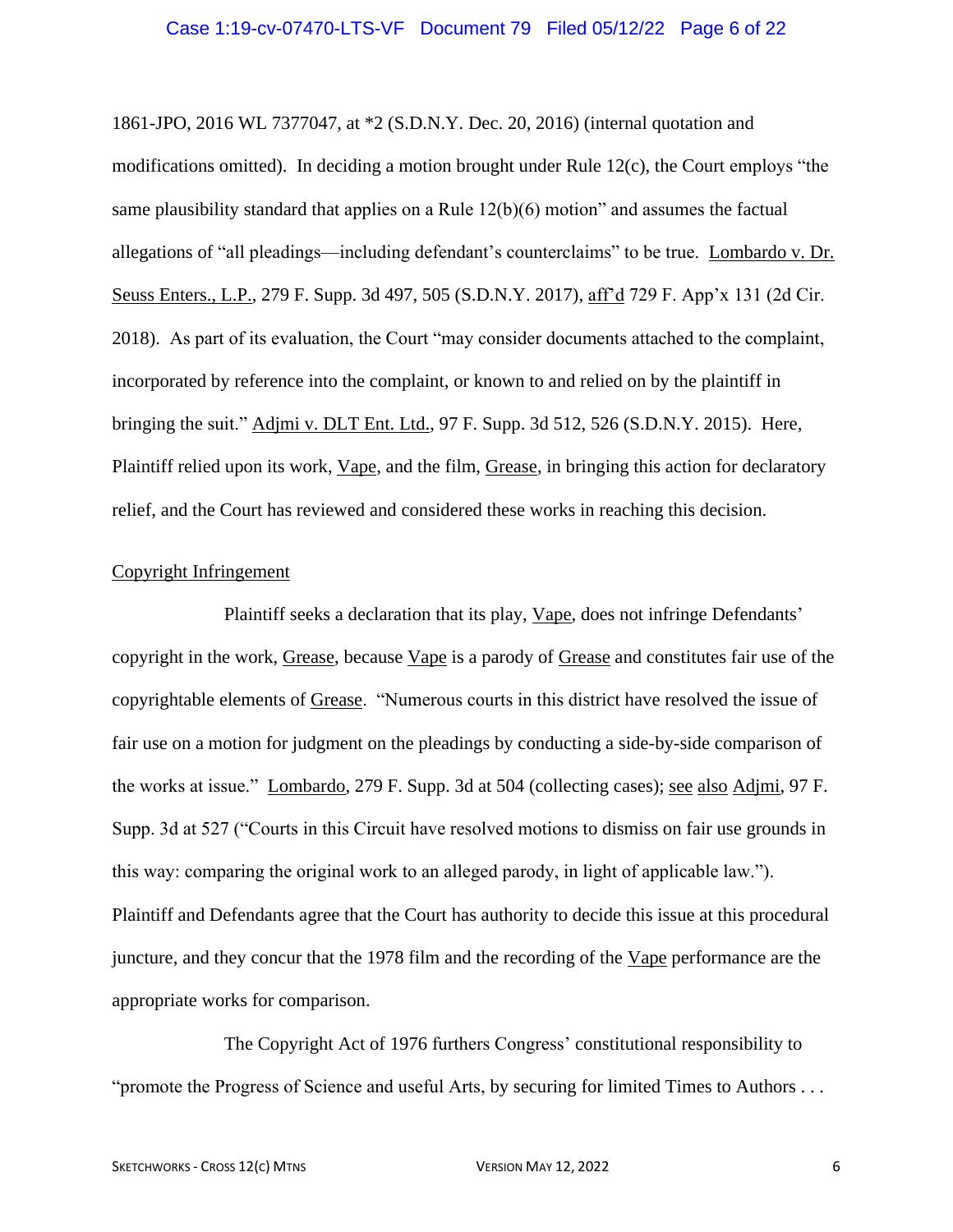### Case 1:19-cv-07470-LTS-VF Document 79 Filed 05/12/22 Page 7 of 22

the exclusive Right to their respective Writings. . . ." U.S. Const. art. I, § 8, cl. 8. The Copyright Act not only protects "original creative work[s]," but also "derivative works," defined as works "based upon one or more preexisting works, such as  $a[n]$ ... art reproduction, abridgement, condensation, or any other form in which a work may be recast, transformed, or adapted." Andy Warhol Found. for Visual Arts, Inc. v. Goldsmith, 11 F.4th 26, 36 (2d Cir. 2021) (quoting 17 U.S.C § 101), cert. granted, 142 S. Ct. 1412 (Mar. 28, 2022) (No. 21-869). However, "a copyright holder cannot prevent another person from making a 'fair use' of [its] copyrighted material." Google LLC v. Oracle Am., Inc., 141 S. Ct. 1183, 1196 (2021) (quoting 17 U.S.C. § 107). The fair use doctrine "seeks to strike a balance between an artist's intellectual property rights to the fruits of her own creative labor . . . , and 'the ability of [other] authors, artists, and the rest of us to express them – or ourselves by reference to the works of others.'" Goldsmith, 11 F.4th at 36 (quoting Blanch v. Koons, 467 F.3d 244, 250 (2d Cir. 2006)). Section 107 of the Copyright Act "provides a non-exclusive list of four factors that courts are to consider when evaluating whether the use of a copyrighted work is 'fair.'" Id. at 36-37. The factors are:

- (1) the purpose and character of the use, including whether such use is of a commercial nature or is for nonprofit educational purposes;
- (2) the nature of the copyrighted work;
- (3) the amount and substantiality of the portion used in relation to the copyrighted work as a whole; and

(4) the effect of the use upon the potential market for or value of the copyrighted work.

17 U.S.C. § 107. (Westlaw P.L. through 117-116). The Court will address each factor in turn.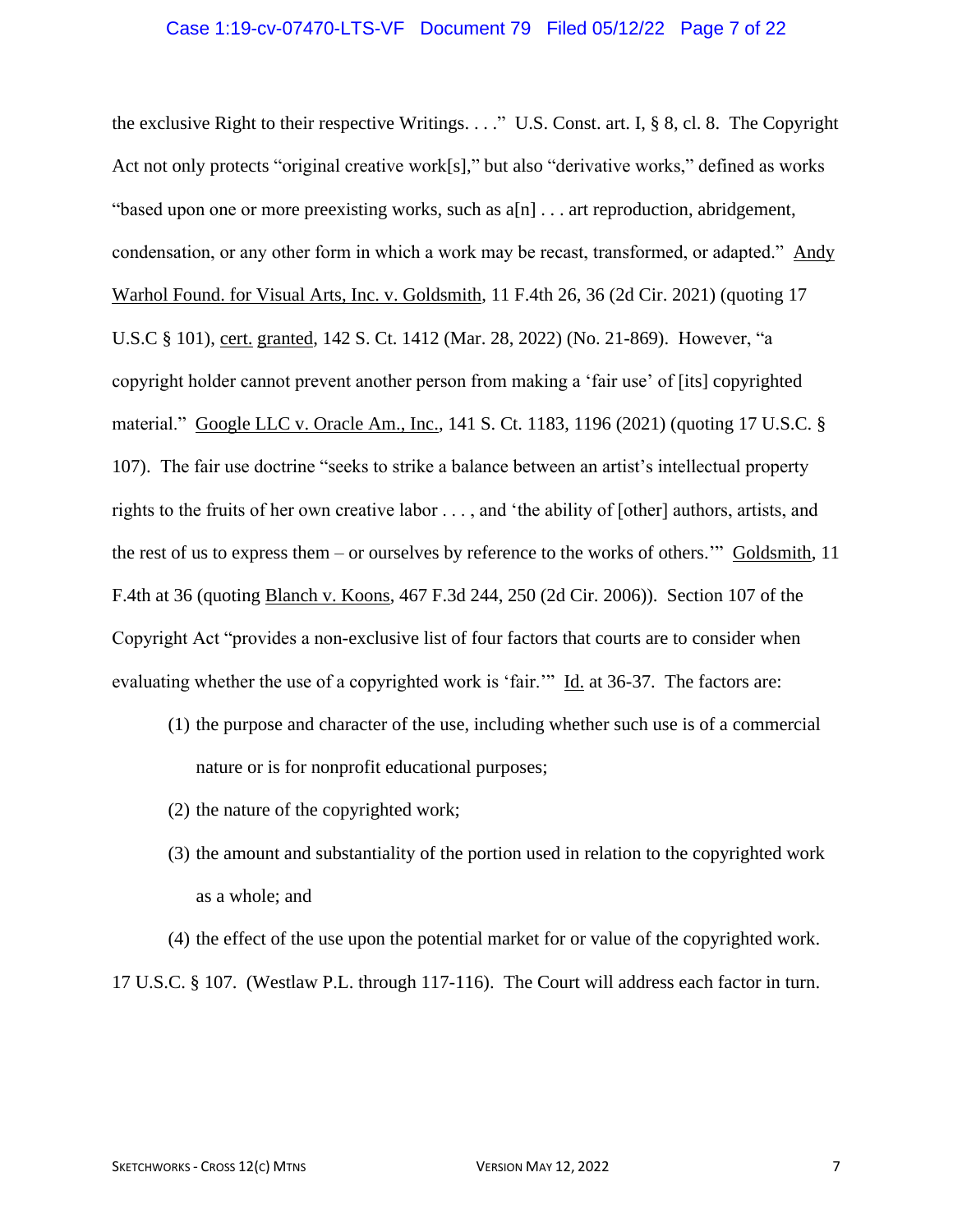#### The Purpose and Character of Vape

The central inquiry of the first factor is "whether and to what extent the new work is transformative," or the extent to which the new work "merely supersedes the objects of the original creation, or instead adds something new, with a further purpose or different character, altering the first with new expression, meaning, or message." Campbell v. Acuff-Rose Music, Inc., 510 U.S. 569, 579 (1994) (internal quotations and citations omitted).

Section 107 of the 1976 Copyright Act identifies "[p]aradigmatic examples of transformative uses," including "criticism" and "comment." Goldsmith, 11 F.4th at 37. The Supreme Court has recognized that "parody has an obvious claim to transformative value" because, "[l]ike less ostensibly humorous forms of criticism, it can provide social benefit, by shedding light on an earlier work, and, in the process, creating a new one." Campbell, 510 U.S. at 579; see also Goldsmith, 11 F.4th at 37 ("[P]arody, which needs to mimic an original to make its point, is routinely held transformative." (internal quotation and citation omitted)). "The 'threshold question when fair use is raised in defense of parody is whether a parodic character may reasonably be perceived.'" Lombardo, 279 F. Supp. 3d at 505 (quoting Campbell, 510 U.S. at 582).

Defendants argue that Vape does not comment on the substance of Grease, but rather comments on society writ large, and therefore is not a parody entitled to protection under the fair use doctrine. (Def. Mem. at 4-5.) Specifically, Defendants allege that the authors of Vape used elements from Grease to communicate the authors' "female perspective on misogynistic, sexist and rape-culture elements" of "modern society" without having to deal with the "drudgery of coming up with something new." (Id. at 3-4.) Defendants assert that there is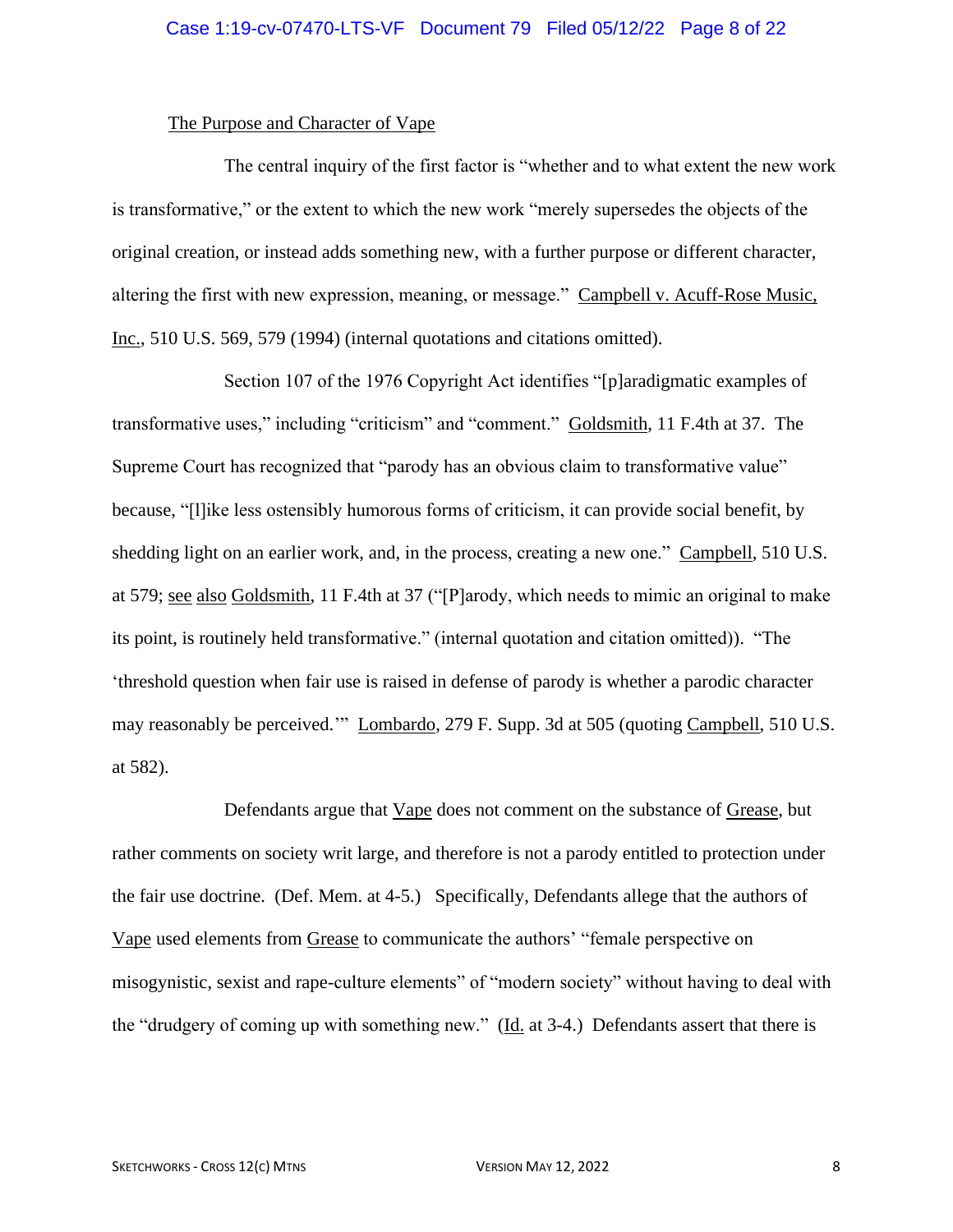### Case 1:19-cv-07470-LTS-VF Document 79 Filed 05/12/22 Page 9 of 22

"no justification or explanation" for Plaintiff's use of Grease, in particular, to communicate their critique of society writ large. (Id. at 5.)

After performing a careful review of the pleadings and the works at issue, $2$  the Court finds Defendants' characterization of Vape to be overly simplistic and incomplete for multiple reasons.

First, Defendants overlook the manner in which Vape mocks various specific elements of Grease, including absurdities in the plot line. For example, early in Vape, when the play transitions from Danny and Sandy's summer vacation at the beach to the beginning of the school year, Frenchy explains to Sandy that Rydell High School is "the one school where everybody randomly busts into choreographed song and dance, and we all look at least 30," poking fun at the more mature appearances of the actors in Grease and their characters' propensity to break out into coordinated song and dance routines. (SAC  $\parallel$  24; <u>see also id.</u>  $\parallel$  43 (explaining how Sandy in Vape declares how nervous she is that she does not know the choreographed dances "that literally everyone at this school knows").) In the same scene, Vape mocks how Grease provides no explanation for how Sandy, an out-of-towner who meets Danny while travelling for the summer, ends up staying in town and attending his high school. (Id.  $\P$ 24-25.) In Vape, the #PinkSquad asks Sandy the name of the boy she fell in love with over the summer, noting, "You know[,] in the off chance that he'll go to this supremely large high school" (id. ¶ 25), and Frenchy notes that Sandy "just moved here and no one knows why!" (Id.

<sup>&</sup>lt;sup>2</sup> See Brown v. Netflix, Inc.,  $855$  F. App'x  $61, 63$  (2d Cir. 2021) ("When, as here, the copyrighted and secondary works are incorporated by reference into the pleadings, 'the works themselves supersede and control contrary descriptions of them, including any contrary allegations, conclusions or descriptions of the works contained in the pleadings.'") (quotation omitted); see also Adjmi, 97 F. Supp. 3d at 516 (noting that, where the pleadings "present different conceptions" of the two works at issue, the "Court relies on the underlying source material" to present its account of the works).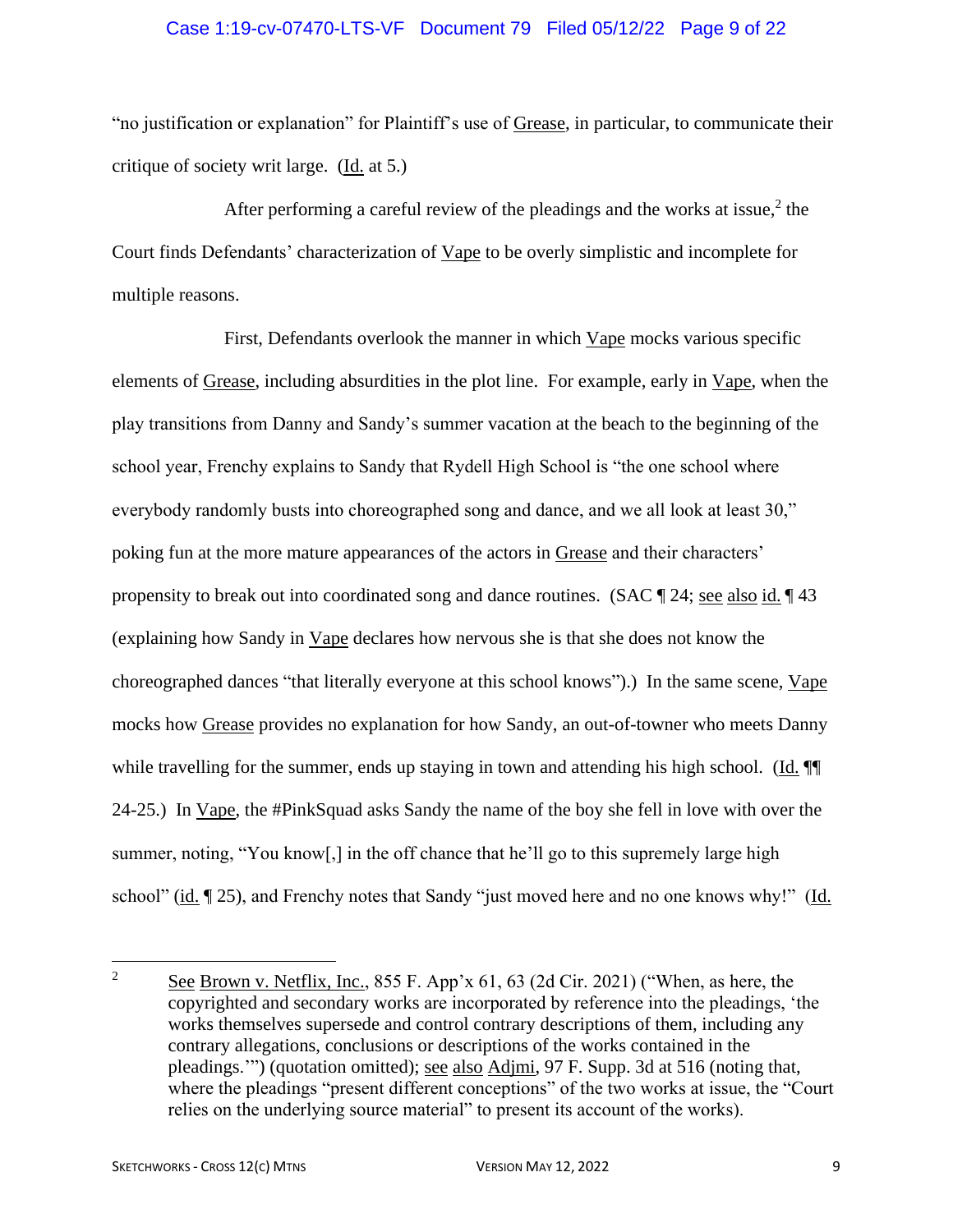# Case 1:19-cv-07470-LTS-VF Document 79 Filed 05/12/22 Page 10 of 22

¶ 24.) Another prime example of the critical approach Vape takes to Grease is the scene in which Sandy allows Frenchy to pierce her ears at the girls' sleepover. Although, in Grease, Sandy supposedly cannot hear the girls singing and mocking her from behind the bathroom door, in Vape, Sandy draws attention to their tactlessness, noting, "There was literally just hollow door in between us. I could hear every word you were singing." (Id. ¶ 35.)

Second, Vape changes certain elements of Grease, including the script and lyrics to songs, in order to emphasize the misogynistic features of the original work. For example, when Danny apologizes to Sandy in the movie, Grease, after he treats her poorly during their reunion at Rydell High School, she forgives him and they continue their relationship by going out to a restaurant with their friends and to the school dance together. (SAC ¶¶ 13-16; Greenberger Decl., Ex. 3.) Vape capitalizes on Sandy's decision to forgive a man who treated her badly. In Vape, she also accepts Danny's apology, but adds, "Lucky for you, Society has taught me to give an unlimited amount of chances to undeserving men." (SAC ¶ 39.) Perhaps most crucially, Vape criticizes Grease's "happy ending," in which Sandy decides to change herself and become a greaser in order to be in a relationship with Danny. Vape incorporates sarcastic, new dialogue into the script to comment on Sandy's decision. Sandy tells Frenchy, "I want Danny back. Frenchy, I'm going to change everything about myself for him," and Frenchy replies sarcastically, "That's so great to hear. You definitely won't regret this later . . . [s]aid no one ever . . . . Let's go to my house for this totally unnecessary makeover." (Id. ¶ 46.) After her makeover, Sandy arrives at the last-day-of-school celebration in her greaser outfit and explains that she has experienced a "sexual awakening while also abandoning [her] identity and values."  $(\underline{Id}$ .  $\P$  48.) There are numerous other instances in Vape in which alterations of Grease emphasize and comment critically on the misogynistic tendencies of the original work. (See, e.g., id.  $\P$  41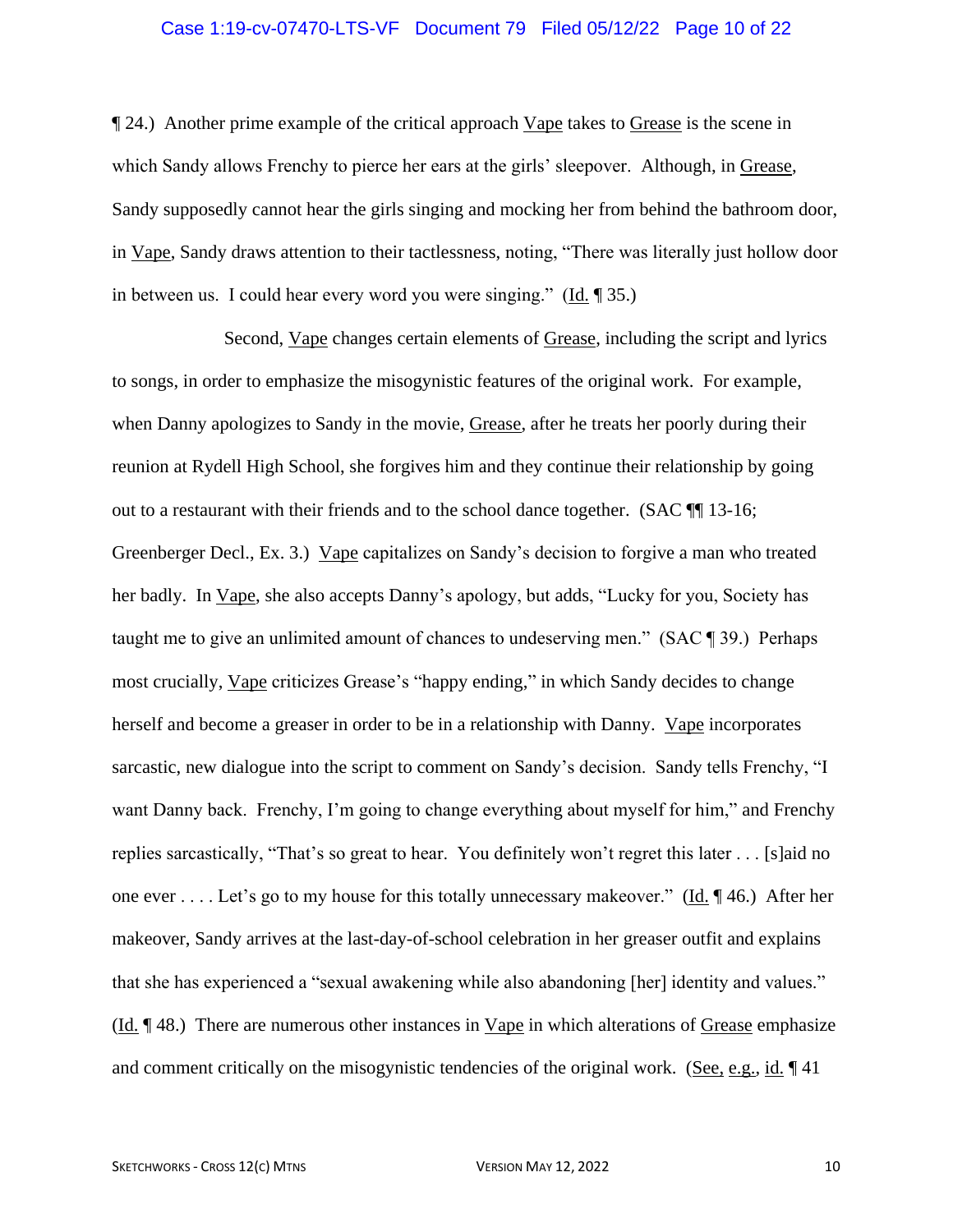# Case 1:19-cv-07470-LTS-VF Document 79 Filed 05/12/22 Page 11 of 22

(When Danny decides to try sports to impress Sandy, as he does in Grease, the coach character in Vape departs from Grease's script and notes, "Sex with beautiful women is the primary reason young men should participate in the athletics."); id. ¶ 39 (altering Danny's apology to Sandy to say: "I'm not allowed to look vulnerable or like I care about women in front of my boys"); id. ¶ 38 (changing lyrics to song, "Greased Lightnin'," to be "Why, this car is gonna be misogynistic!"); Def. Answer at 11, ¶ 12 and Greenberger Exs. 2-3 (changing lyrics to song, "Summer Nights" to "She was legal, but she looked preteen.").)

Third, to the extent Defendants argue that Plaintiff cannot establish fair use because it fails to provide a "justification" or "explanation" of how each departure taken from Grease relates to Vape's purpose of commenting on the underlying work, (see Def. Mem. at 5), Defendants take too narrow a view of the law. See Lombardo, 279 F. Supp. 3d at 507 ("[T]he copied work must be, at least in part, an object of the parody, otherwise there would be no need to conjure up the original.") (quotation omitted); Mattel, Inc. v. Pitt, 229 F. Supp. 2d 315, 322 (S.D.N.Y. 2002) (explaining that parody "must[,] at least in part[,] comment on the parodied work in particular, and not solely consist of general social criticism."); Cliffs Notes, Inc. v. Bantam Doubleday Dell Publ'g Grp., Inc., 886 F.2d 490, 495-96 (2d Cir. 1989) (describing a work as a parody "if, taken as a whole, it pokes fun at its subject"). Plaintiff admits that Vape "recognizes that modern youth still navigate complex issues relating to sex, drugs, and peer pressure . . . in different forms from their 1950s counterparts" and "explores whether modern society has progressed at all by pointing to current systemic issues that still exist." (SAC ¶ 54.) However, as shown above, this is not a case in which the authors of Vape have taken elements from Grease "for the sake of convenience, and then changed the lyrics [and script] to satirize a subject having nothing to do with the original [work]." Abilene Music, Inc. v. Sony Music Ent.,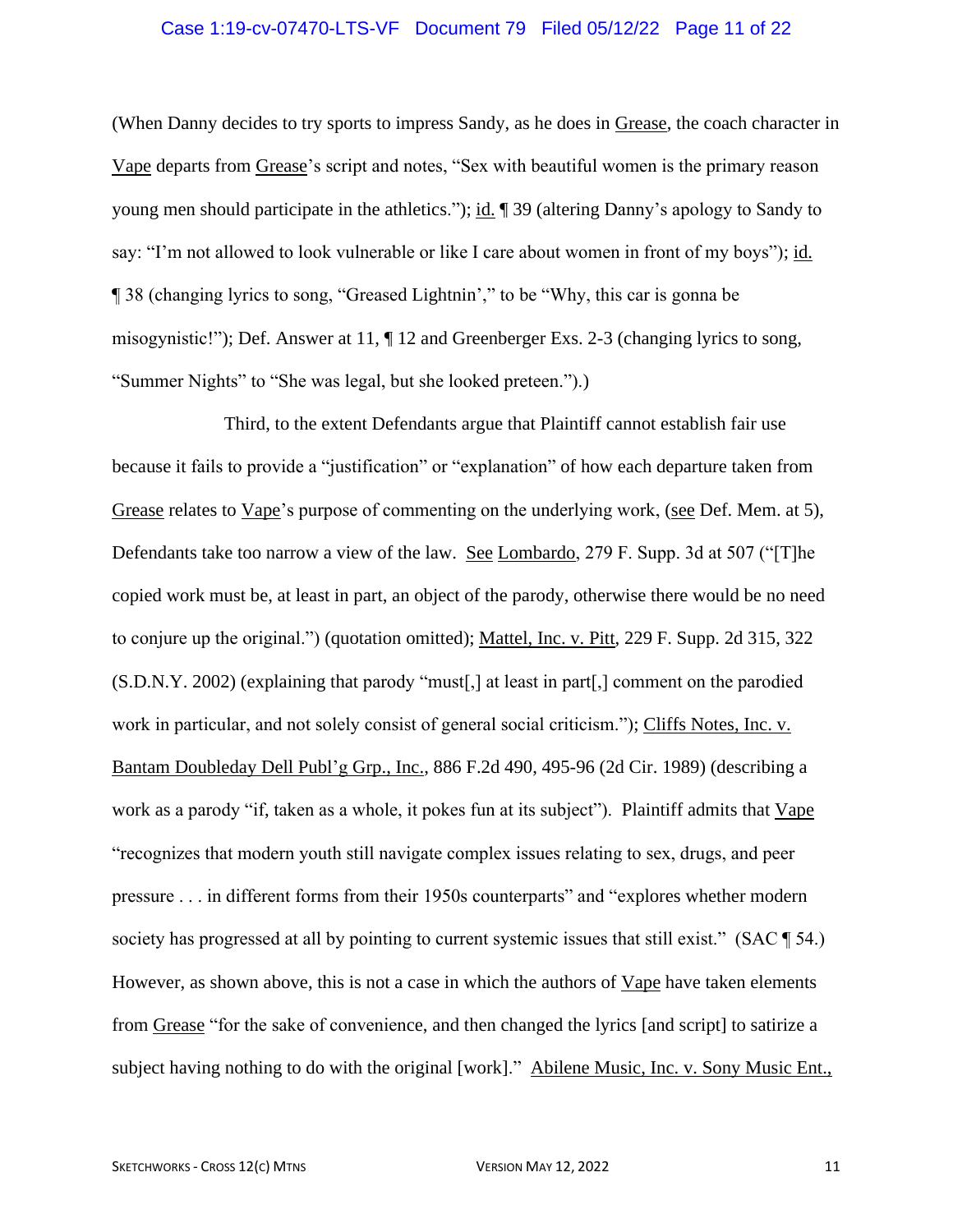Inc., 320 F. Supp. 2d 84, 91 (S.D.N.Y. 2003). Nor is it merely a derivative update of Grease. To the contrary, Vape relies on allusion to Grease to convey its central message about Grease's misogynistic story line. See id. at 91-92 (finding a new song that included a portion of the song Wonderful World to be a parody of Wonderful World, noting that, although the "message of [the new song] goes beyond simply parodying Wonderful World, that parody is an integral part of the song's take on the world because it highlights the contrast between the two worldviews, and expresses the rapper's belief in the realism of his own perspective"); Adjmi, 97 F. Supp. 3d at 530 (finding the plaintiff's play to be a transformative use of the television show Three's Company because the work "conjures up Three's Company by way of familiar character elements, settings, and plot themes, and uses them to turn Three's Company's sunny 1970s Santa Monica into an upside-down, dark version of itself. [Defendant] may not like that transformation, but it is a transformation nonetheless."). By juxtaposing familiar elements from Grease, such as the main characters and the plot arc, with alterations to the script and song lyrics, Plaintiff draws attention to the treatment and plight of the female characters in Grease and comments on how misogynistic tendencies have both evolved since Grease was developed and remain the same. See Lombardo, 279 F. Supp. 3d at 509 ("Through clever re-arrangement of the original material, the Play attempts to depict the realities of the modern world in which we live" and "lampoons [the original work] by highlighting the ridiculousness of the utopian society depicted in the original work."); cf. TCA Television Corp. v. McCollum, 839 F.3d 168, 182-83 (2d Cir. 2016) (finding subsequent work not transformative where the "only purpose served by the extent of defendants' taking is identically comedic to that of the original authors  $\dots$ . [T]here is 'nothing transformative' about using an original work 'in the manner it was made to be' used.") (citation omitted).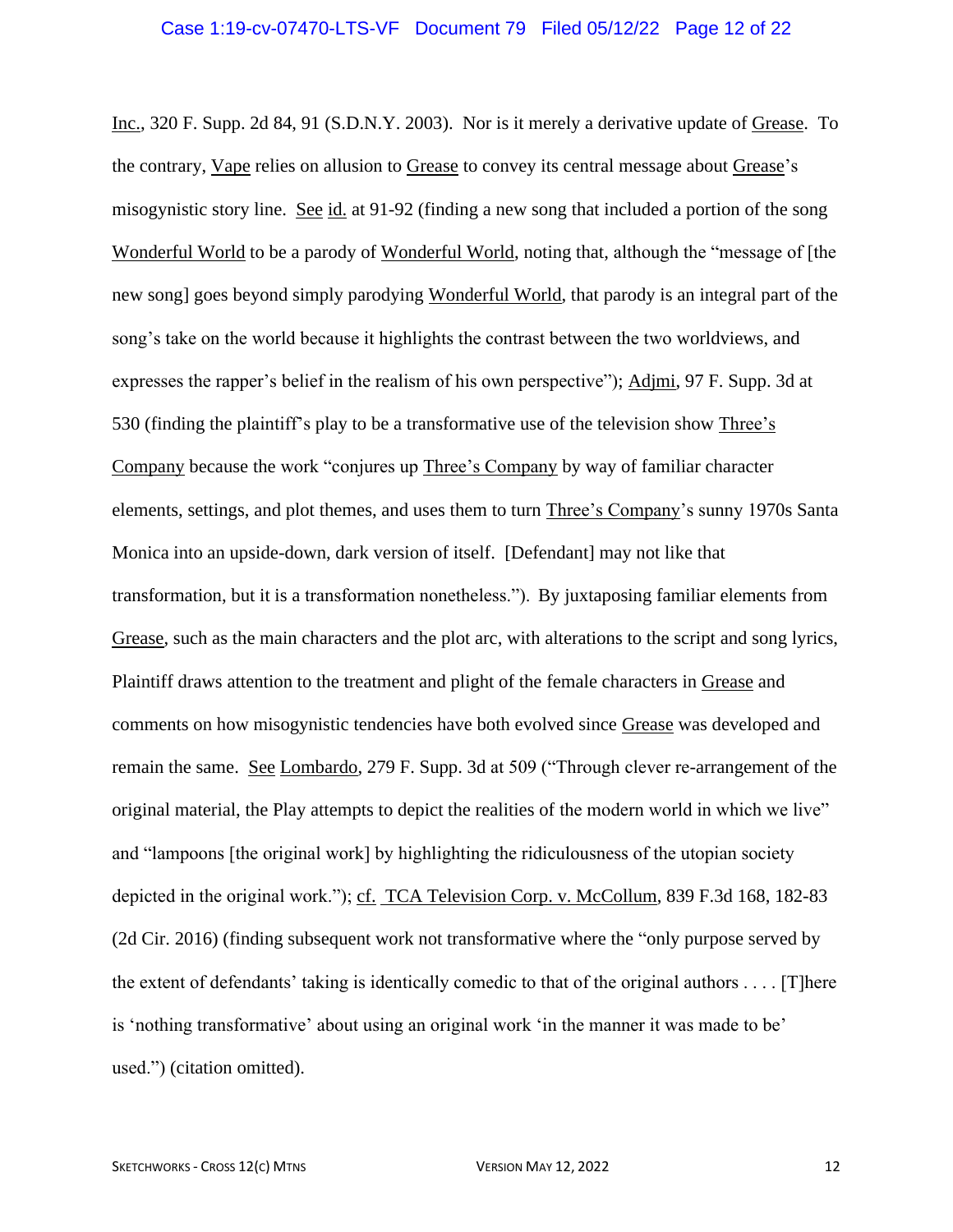# Case 1:19-cv-07470-LTS-VF Document 79 Filed 05/12/22 Page 13 of 22

For these reasons, Defendants' reliance on the Second Circuit Court of Appeals' decision in Andy Warhol Foundation for the Visual Arts, Inc. v. Goldsmith, misses the mark. 11 F.4th 26 (2d Cir. 2021). At issue in that decision was whether Andy Warhol's Prince Series was transformative of the underlying photograph of Prince on which the series was based. The court found that the Prince Series was not transformative, noting that the "overarching purpose and function of the two works at issue . . . [was] identical, not merely in the broad sense that they are created as works of visual art, but also in the narrow but essential sense that they are portraits of the same person[,]" and cautioned that, "where a secondary work does not obviously comment on or relate back to the original or use the original for a purpose other than that for which it was created, the bare assertion of a 'higher or different artistic use,' is insufficient to render a work transformative." 11 F.4th at 41-43. Here, in contrast, Vape, when considered holistically, constitutes a parody of Grease, as it "comment[s] on [and] relate[s] back to the original[,]" and "comprise[s] something more than the imposition of another artist's style on the primary work." Id. at 41-42. Indeed, the Warhol Foundation Court reaffirmed the longstanding legal principle that "parody, which 'needs to mimic an original to make its point,' is routinely held transformative." Id. at 37 (quoting Campbell, 510 U.S. at 580-81).

Because the Court has determined that Vape is a parody of Grease, and is thus transformative in nature, "it is of little significance that the use is also of a commercial nature." Lombardo, 279 F. Supp. 3d at 510; see also Google, 141 S. Ct. at 1204 ("[E]ven though Google's use was a commercial endeavor . . . that is not dispositive of the first factor, particularly in light of the inherently transformative role that the reimplementation played in the new [work]."). Thus, the first factor weighs in favor of finding that Vape makes fair use of Grease.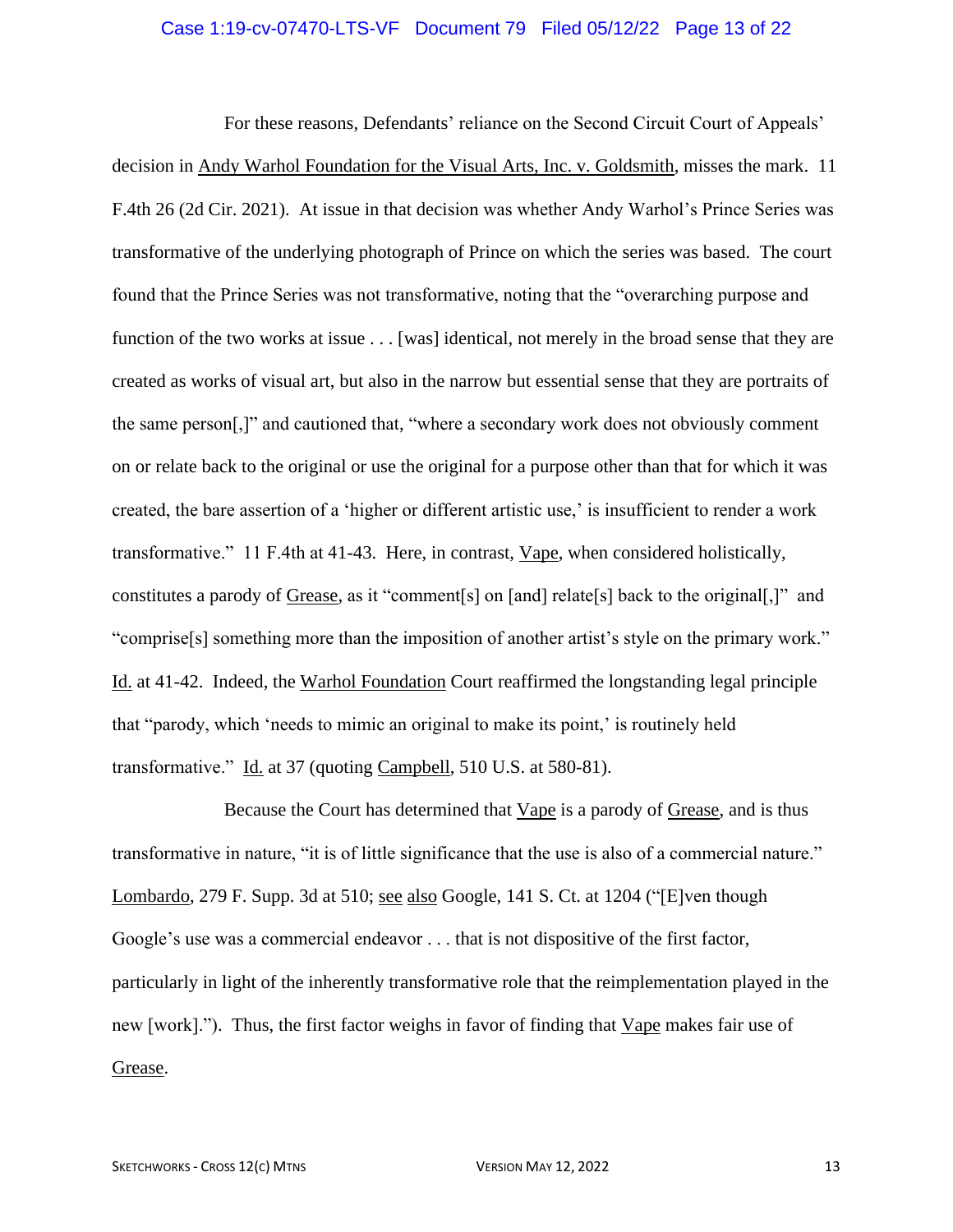#### Nature of the Copyrighted Work

There is no dispute that Grease is a work of creative expression and thus "falls within the core of the copyright's protective purposes." Campbell, 510 U.S. at 586. However, while this factor favors Defendants, the Court declines to afford much weight to it because "parodies almost invariably copy publicly known, expressive works" and thus, in parody cases, this factor is "not much help" in determining whether the new work constitutes fair use. Id.; see also Lombardo, 279 F. Supp. 3d at 511 ("[A]lthough this factor favors defendant because Grinch is a creative work, I decline to give much weight to this factor in light of the Play's parodic nature.").

#### Amount and Substantiality of the Portion Used

The third factor in the fair use analysis is "something of a sliding scale: the larger volume (or the greater importance) of the original taken, the less likely the taking will qualify as a fair use." Adjmi, 97 F. Supp. 3d at 533. With respect to parodies, the Court's "attention turns to the persuasiveness of a parodist's justification for the particular copying done." Campbell, 510 U.S. at 586. Because "[p]arody's humor, or in any event its comment, necessarily springs from recognizable allusion to its object through distorted imitation[,]" "quotation of the original's most distinctive or memorable features, which the parodist can be sure the audience will know," cannot be avoided. Id. at 588. The inquiry "seeks to draw a line between taking enough to evoke the original and excessive appropriation." Adjmi, 97 F. Supp. 3d at 533.

Defendants argue that Vape's taking is "excessive" because Vape takes many of the creative elements, including the setting, music, plot arc, and characters from Grease, which Defendants argue amounts to the "heart" of the original work. (Def. Mem. at 14-15.) However, as previously explained, "[c]opying does not become excessive in relation to parodic purpose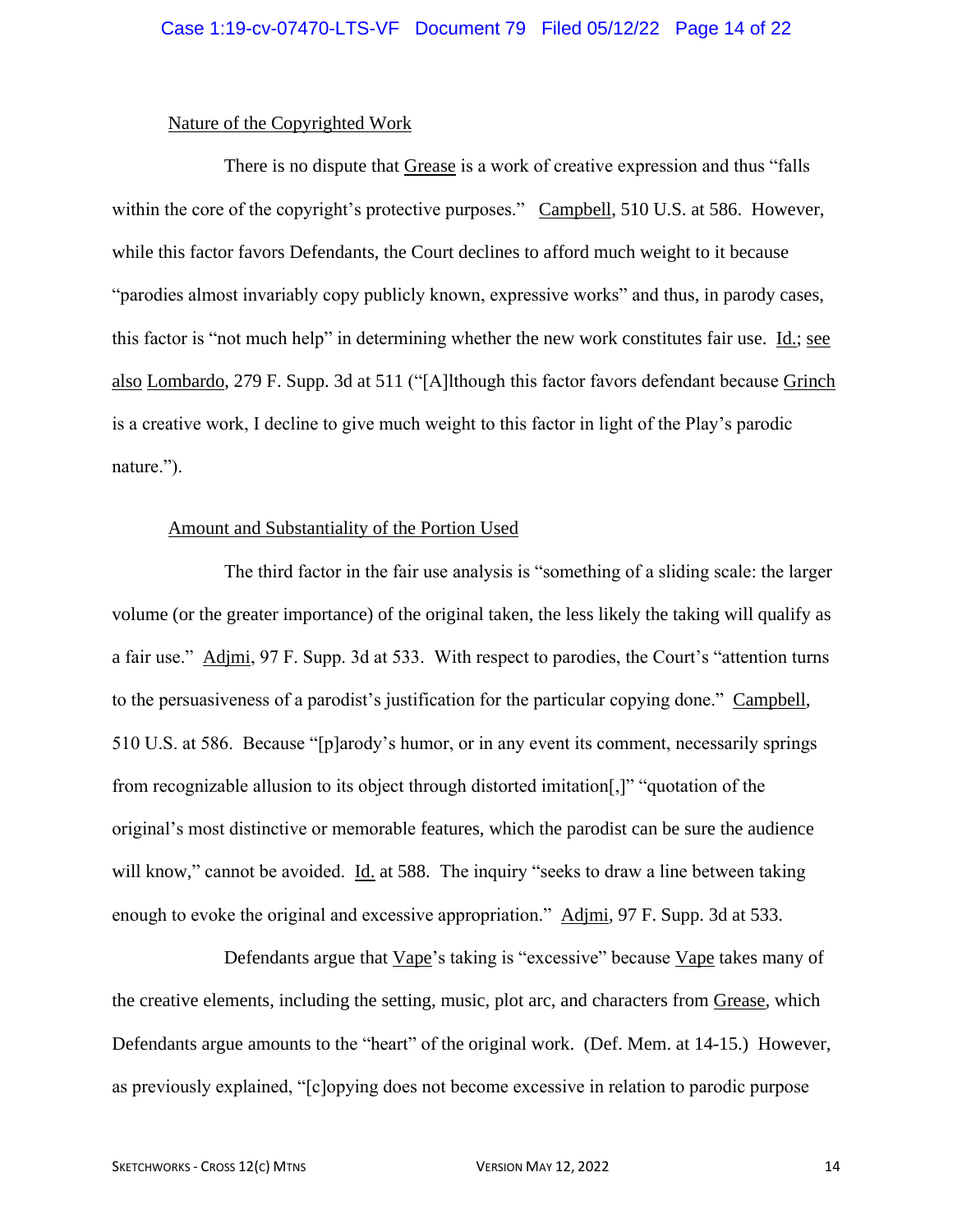### Case 1:19-cv-07470-LTS-VF Document 79 Filed 05/12/22 Page 15 of 22

merely because the portion taken was the original's heart." Campbell, 510 U.S. at 588. While the Court recognizes that Vape took substantial elements from Grease, the Court finds that the taking was not excessive because the use of those elements was necessary for Vape to achieve its parodic purpose. The authors of Vape would not have been able to communicate their critical view of Grease's happy ending, and the manner in which Sandy "completely changes who she is in order to please a man," without incorporating Sandy and Danny's relationship and their overall plot arc into the new work. (SAC  $\P$  53.) Nor would the authors of Vape have been able to communicate their critical views on the plot absurdities of Grease, including the happenstance of Sandy attending Danny's high school or the characters spontaneously breaking into choreographed song and dance, if Vape were not to allude to the setting, plot line, and music from the original work. (Id. ¶ 55); see also Lombardo, 279 F. Supp. 3d at 511-12 (finding Play's use of underlying work not excessive even though it "incorporate[d] substantial elements of [the underlying work's] characters, setting, plot, and style" because the Play "engage[d] in . . . 'distorted imitation' in order to mock the original.")

Defendants also take issue with Plaintiff's copying of what they characterize as "minor details" from Grease—such as the "Thunder Road car race" and the "pajama party"—and the characters' "unique and creative mannerisms" that they allege were "copied without any parodic purpose." (Def. Mem. at 15.) The Court disagrees. First, as previously explained, a parody depends on recognizable allusion to the original work, and notable character traits and scenes from the original plot can hardly be considered "minor." Second, Plaintiff made significant alterations to the script in order to portray these familiar elements from the original work in a new, and critical, light. (See, e.g., SAC ¶ 46 (describing reframing of characters' reaction to the Thunder Road car race, including Frenchy's remark, "Sandy, how'd you like that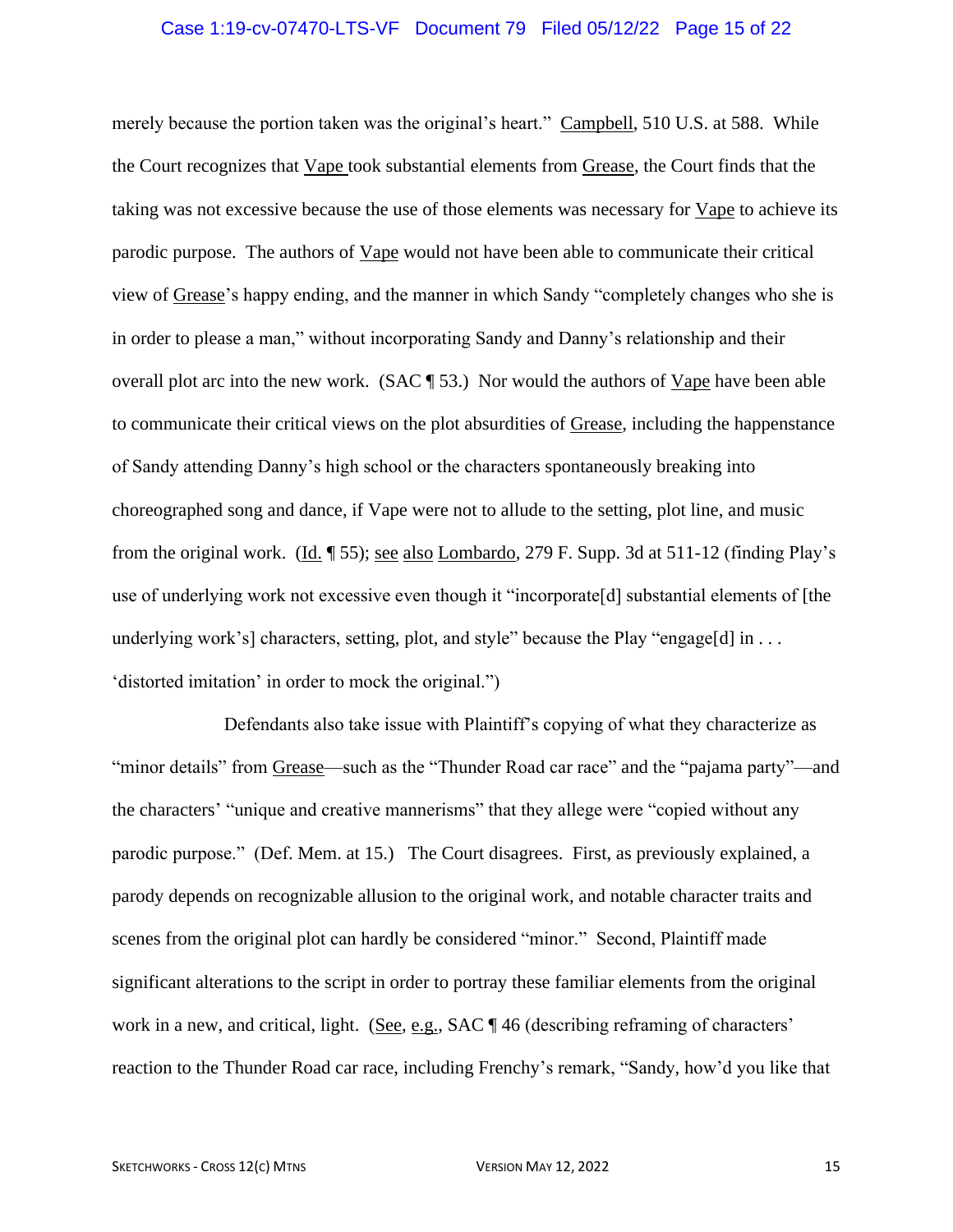# Case 1:19-cv-07470-LTS-VF Document 79 Filed 05/12/22 Page 16 of 22

extremely dangerous dick-measuring contest?" and Sandy's reply, "Oh Frenchy, it was exhilarating!").)

Vape also adds new features that did not exist in the film. For example, the school coach from Grease appears in Vape, but, unlike in the original work, he "tries to sexually molest Danny" (SAC ¶ 41), and the recognizable character of the school principal has an implied addiction to opioid medications. (Id.  $\parallel$  32.)

For these reasons, the Court concludes that the amount copied was not excessive, and this factor weighs in Plaintiff's favor.

#### Effect of the Use Upon Potential Market Value of the Copyrighted Work

The fourth factor of the fair use doctrine "asks 'whether, if the challenged use becomes widespread, it will adversely affect the potential market for the copyrighted work.'" Goldsmith, 11 F.4th at 48 (quotation omitted). The Court must consider "whether the secondary use usurps demand for the protected work by serving as a market substitute," and must also "weigh<sup>[]</sup> relevant harm to the derivative market for a copyrighted work." McCollum, 839 F.3d at 186.

The Court finds Vape's potential harm to Grease's market value for derivatives to be minimal. Contrary to Defendants' characterization of the relationship between the two works, Vape cannot reasonably be viewed as a derivative "sequel to, or . . . updated remake of, Grease." (Def. Mem. at 17.) As previously explained, Vape both mocks and attempts to communicate a critical message about the misogynistic features of Grease. Although Defendants are correct that Vape updates the characters' language and cultural references to reflect those familiar to modern audiences, it does so not in a genuine or respectful attempt to update the film, but rather does so in a spirit of mockery. See Campbell, 510 U.S. at 592 (explaining the "market for potential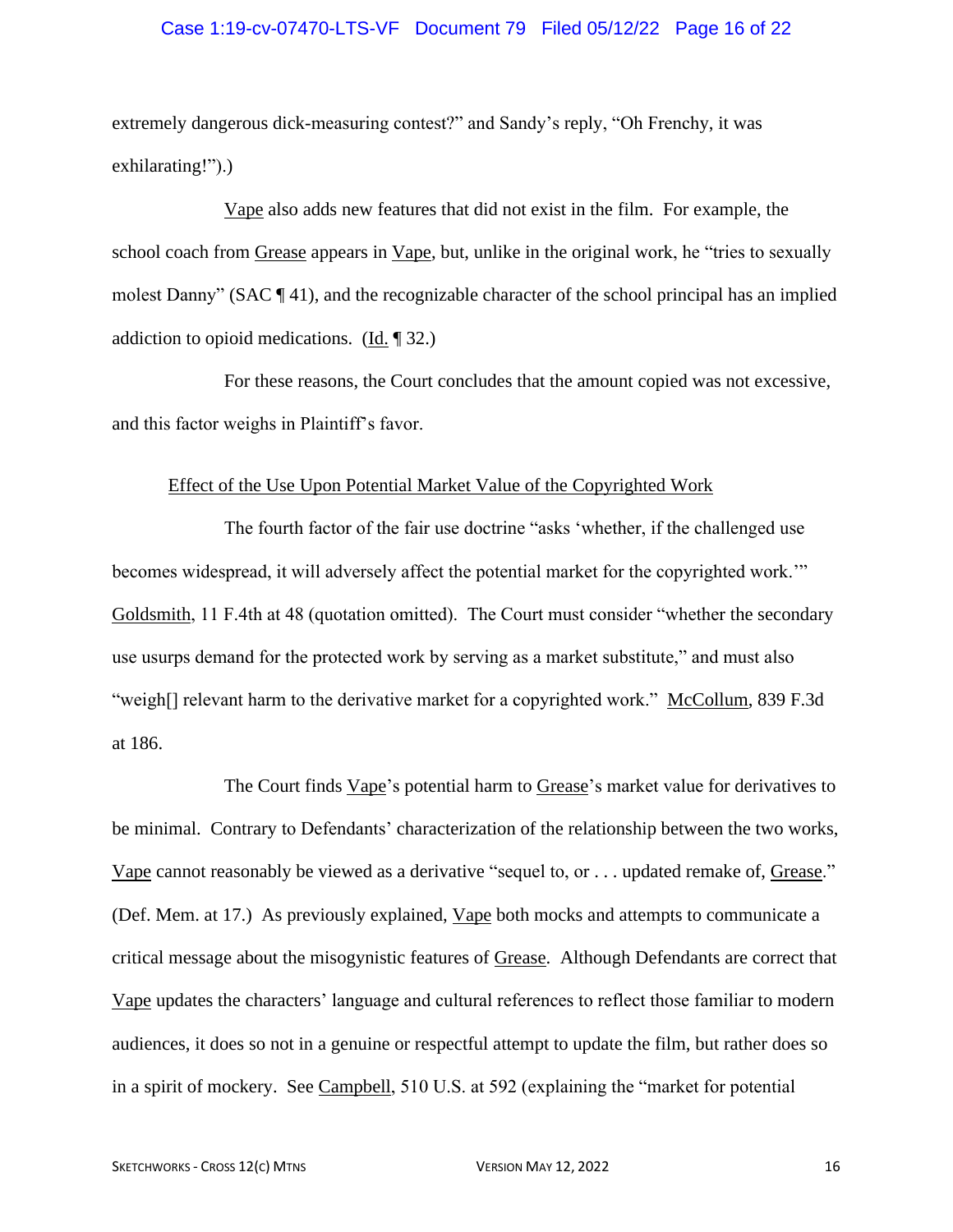# Case 1:19-cv-07470-LTS-VF Document 79 Filed 05/12/22 Page 17 of 22

derivative uses includes only those that creators of original works would in general develop or license others to develop"). Vape's updated language is often extremely vulgar and insensitive, emphasizing Grease's misogynistic tendencies. In other instances, the updated references serve to make the original work appear ridiculous and superficial. (See, e.g., SAC ¶ 28 and Greenberger Decl., Ex. 2 (explaining how Grease's love song, "Summer Nights" was altered to "Summer Snaps[,]" detailing "summer dreams" in "photo streams" and including crude references to aroused body parts and nonconsensual touching); SAC ¶ 31 (noting, in Vape, Danny's line that he's "not on Facebook anymore" because "too many bitches trying to get up in [his] business"); id.  $\P$  40 and Def. Answer at 11,  $\P$  12 (noting lyric change from Rizzo's song in Grease, "There are Worse Things I Could Do," to "I Prolly Just Need to Poo").)

As the Supreme Court has recognized, "there is no protectible derivative market for criticism." Campbell, 510 U.S. at 592. To the extent Vape "kills demand for" Grease due to its critical nature, that harm is not remediable under the Copyright Act. Id.; see also Lombardo, 279 F. Supp. 3d at 513 ("[T]o the extent the Play causes fans of Dr. Seuss to abandon the original work altogether, such a concern is irrelevant."). Thus, the Court concludes that the fourth factor weighs in favor of a finding of fair use.

### Weighing of the Factors

The Court has considered the four factors under section 107 of the 1976 Copyright Act, and upon weighing them together, concludes that Vape constitutes fair use of Grease.

#### Trademark Infringement

Defendants have asserted a counterclaim for trademark infringement, alleging that they own the trademark "Grease," and that Plaintiff used the mark without permission "with the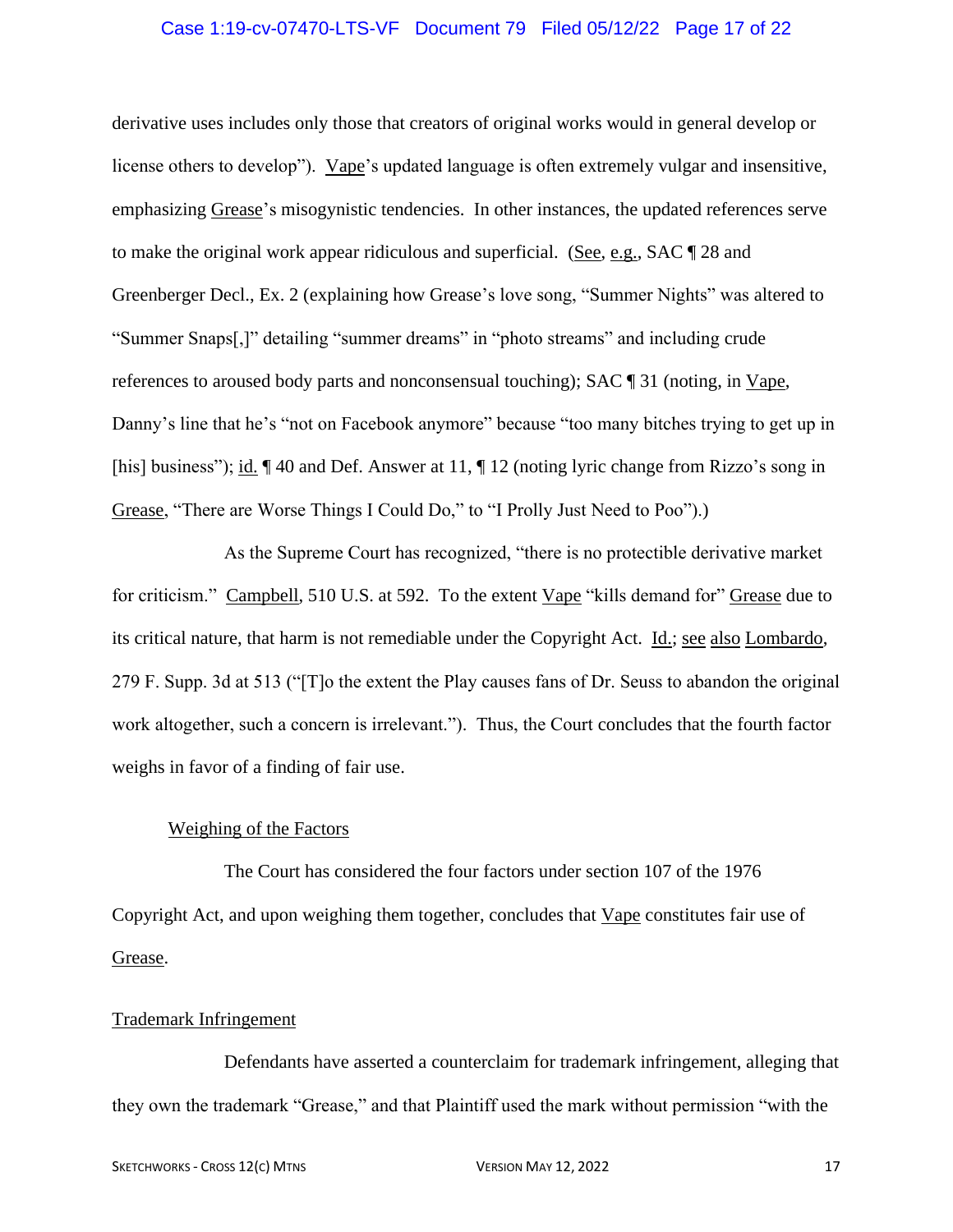# Case 1:19-cv-07470-LTS-VF Document 79 Filed 05/12/22 Page 18 of 22

intent to commercially benefit from the popularity and goodwill associated with [Defendants'] intellectual property." (Def. Answer at 14, ¶¶ 30-31.) The Court notes, however, that Defendants failed to include any argument in support of their trademark claim in their motion papers, and merely state that "[i]n the context of a Rule 12(c) [motion], all of the well pleaded allegations . . . are accepted as true[,]" and "[a]s such, if [Defendants'] cross motion is granted, then the trademark claim is upheld and survives Plaintiff's challenge, without more." (Docket entry no. 75 ("Def. Reply") at 10.)

The Court may reasonably interpret Defendants' failure to contest Plaintiff's motion that their counterclaim for trademark infringement should be dismissed as an abandonment of the claim. See Simon v. City of New York, No. 14-CV-8391-JMF, 2015 WL 4092389, at \*2 (S.D.N.Y. July 6, 2015) (collecting cases supporting proposition that it is the obligation of party opposing a motion to dismiss to "address the issue, on pain of their claim being deemed abandoned"). The Court also finds that Defendants' trademark counterclaim should be dismissed for failure to state a plausible claim for relief.

The "crucial issue in an action for trademark infringement is whether there is any likelihood that an appreciable number of ordinarily prudent purchasers are likely to be misled, or indeed simply confused, as to the source of the goods in question." Louis Vuitton Malletier, S.A. v. My Other Bag, Inc., 156 F. Supp. 3d 425, 440 (S.D.N.Y. 2016) (quoting Savin Corp. v. Savin Grp., 391 F.3d 439, 456 (2d Cir. 2004)), aff'd, 674 F. App'x 16 (2d Cir. 2016), cert denied, 138 S. Ct. 221 (Oct. 2, 2017) (No. 17-72). In the context of parody, the Court is "to apply a balancing test" between the First Amendment and the law of trademark, with the Lanham Act only being "construed to apply . . . where the public interest in avoiding consumer confusion outweighs the public interest in free expression." Lombardo, 279 F. Supp. 2d at 513-14 (quoting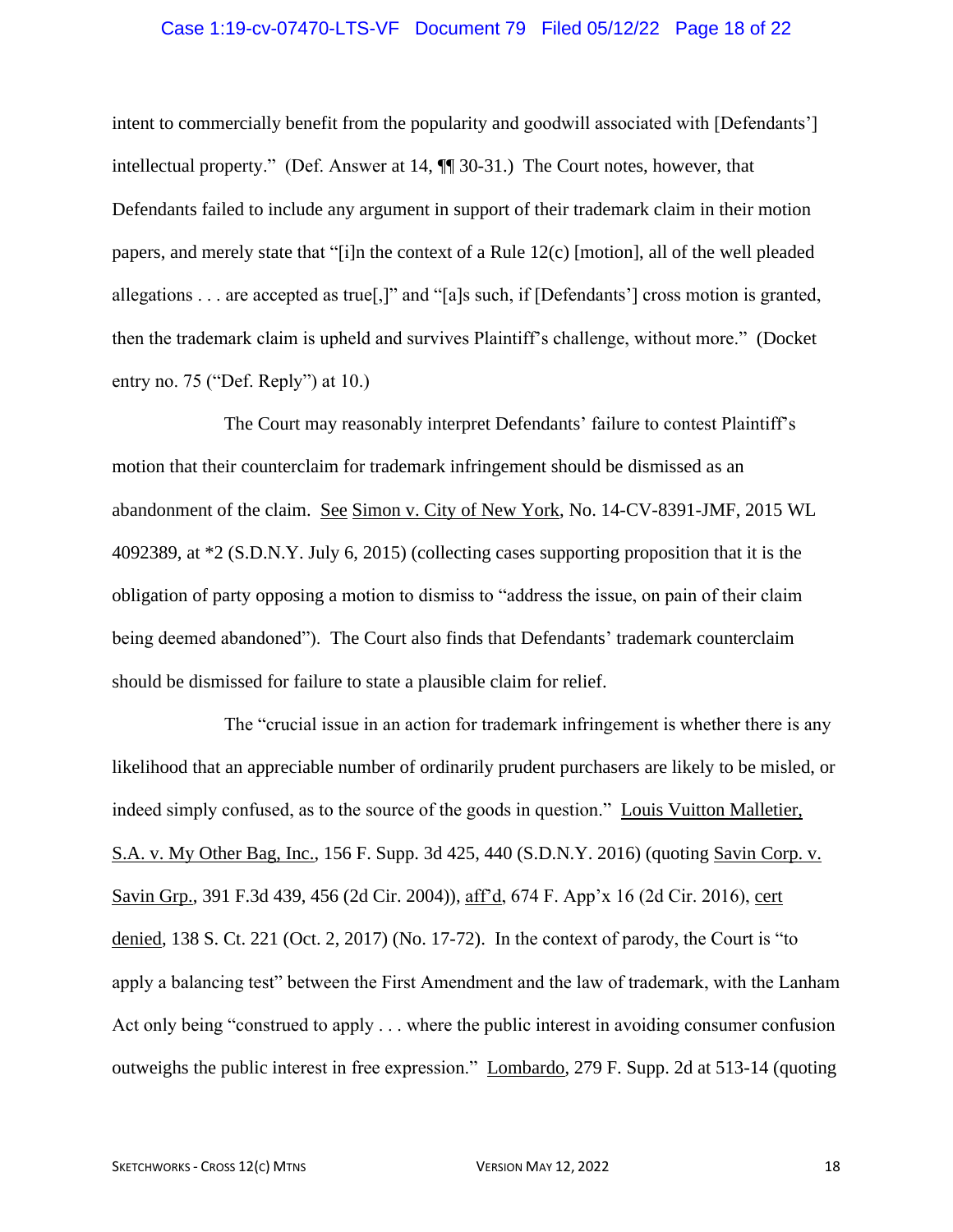Rogers v. Grimaldi, 875 F.2d 994, 999 (2d Cir. 1989)); see also Cliffs Notes, 886 F.2d at 495 n.3 (indicating that application of the Polaroid test is "at best awkward in the context of parody, which must evoke the original and constitutes artistic expression".

Here, the Court concludes that the likelihood that ordinary consumers will be misled by Plaintiff's use of the mark, "Grease," is minimal, and holds that the public's interest in free speech outweighs Defendants' interest in protecting the trademark as used in the context of Vape. Plaintiffs use the mark, Grease, on an opening credits slide to the production that states, "Based on GREASE by Jim Jacobs and Warren Casey" and in advertising materials that describe Vape as "A live musical parody of Grease!" (Pl. Answer ¶ 30.) These descriptive phrases communicate the object of the parody. See Lombardo, 279 F. Supp. 3d at 514 (finding use of trademarked elements in promotional materials served "plaintiffs' parodic purpose" as a "parodic work must necessarily evoke elements of the original work, including trademarked elements"). They also make it clear that Vape is a parody based on Grease, not a production of Grease. To the extent Defendants are aggrieved that the word "VAPE" appears in a similar font and with the same coloring as the word "GREASE" in Plaintiff's advertising materials,<sup>3</sup> the Court notes that Defendants' allegation that the Grease mark is "well-known and recognized throughout the world" (see Def. Answer at 13,  $\P$  19), renders any supposed harm unlikely because the "recognizability of the mark may make it easier for the audience to realize that the use is a parody and a joke on the qualities embodied in [the] trademarked word." Louis Vuitton, 156 F. Supp. 3d at 441 (citation omitted). Viewing the factual allegations in the light most favorable to Defendants, the use of the title slide and the name, Grease, plainly does not attribute the play to the authors of the original work or embody a representation that Vape is Grease.

3

<sup>(</sup>See Pl. Answer ¶ 30; see also Greenberger Decl., Ex. 3.)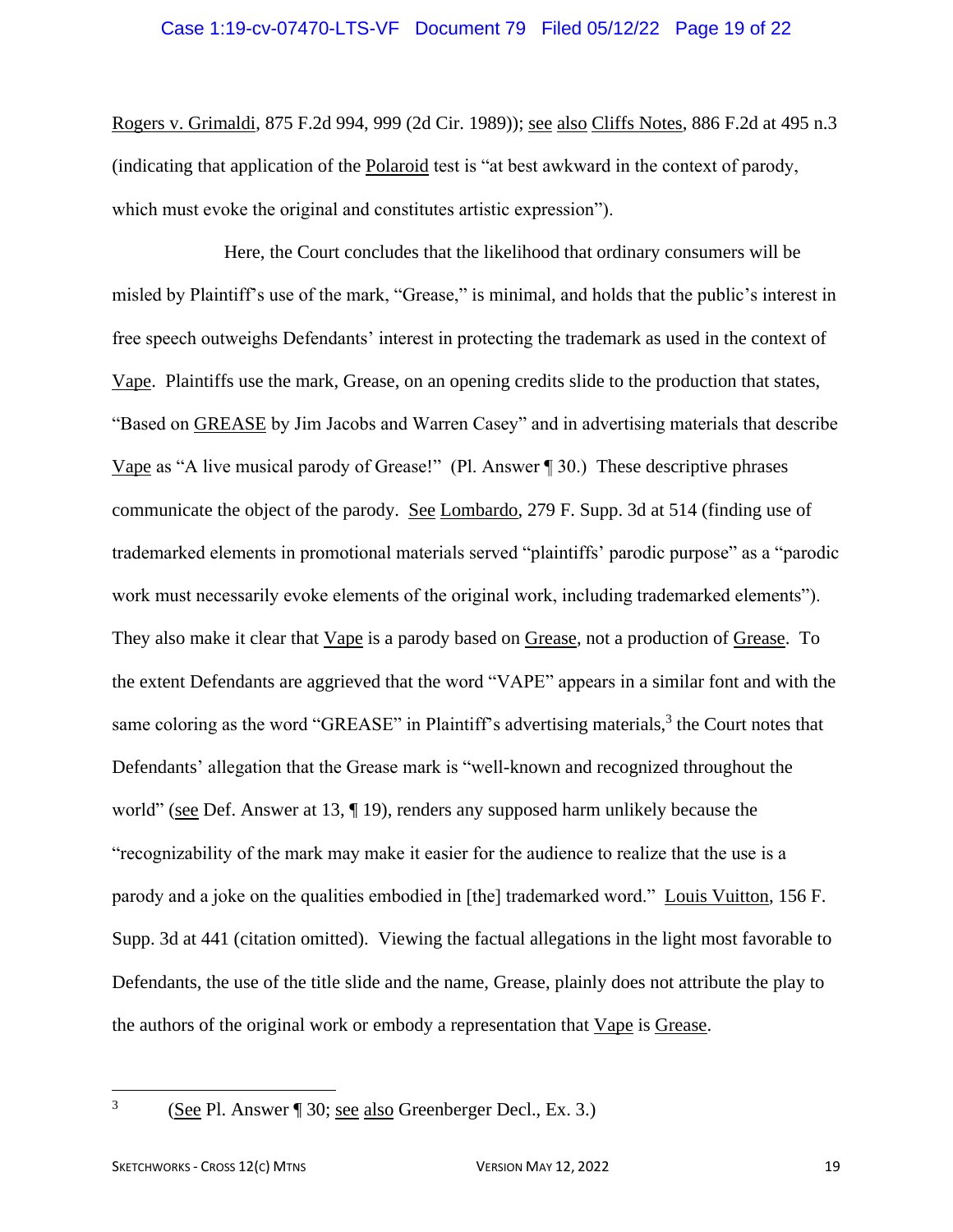### Case 1:19-cv-07470-LTS-VF Document 79 Filed 05/12/22 Page 20 of 22

Thus, the Court concludes that Defendants have failed to state plausibly a claim for trademark infringement.

#### Violation of Statutory Right of Privacy

Defendants assert a counterclaim for violation of the right of privacy under sections 50 and 51 of the New York Civil Rights Law, alleging that Plaintiff utilized Defendant Jim Jacobs' name without permission in marketing and advertising material for Vape and in the production. (Def. Answer at 14, ¶¶ 30-31 and 16, ¶ 46.) Plaintiff admits that the name of Defendant Jacobs was used in the "opening credits slide that states 'Based on GREASE by Jim Jacobs and Warren Casey"" (see Pl. Answer ¶ 30), but submits that the usage of Mr. Jacobs' name in "a work of art – like a play – does not constitute a violation of the statute." (Docket entry no. 65 ("Pl. Mem.") at 22.)

Defendants have again failed to state plausibly a claim for relief. To prevail on a statutory right to privacy claim under the New York Civil Rights Law, a claimant must prove: "(1) use of plaintiff's name, portrait, picture or voice (2) for advertising purposes or for the purposes of trade (3) without consent and (4) within the state of New York." Lohan v. Perez, 924 F. Supp. 2d 447, 454 (E.D.N.Y. 2013) (internal quotations and citations omitted). Courts interpreting the statute have found that the law does not prohibit the nonconsensual use of an individual's name in a form of protected First Amendment speech. See id. (finding that use of plaintiff's name in song did not violate privacy law); Burck v. Mars, Inc., 571 F. Supp. 2d 446, 451 (S.D.N.Y. 2008) ("Sections 50 and 51 are limited in their reach because of the First Amendment" and "do not apply to works of art."). In addition, the "ancillary use" exception provides that "advertising . . . undertaken in connection with a use protected by the First Amendment falls outside the statute's reach." Hoepker v. Kruger, 200 F. Supp. 2d 340, 349-51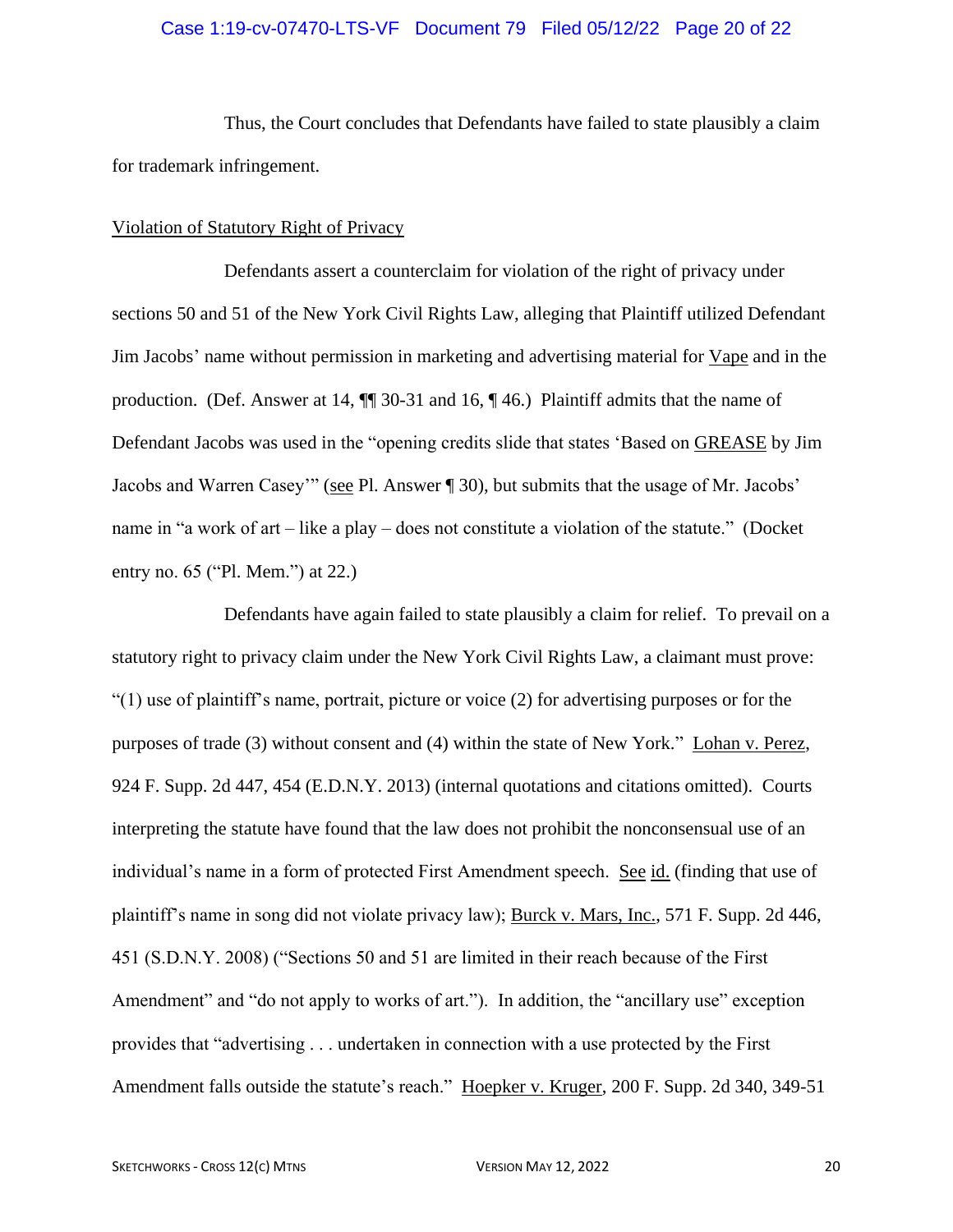# Case 1:19-cv-07470-LTS-VF Document 79 Filed 05/12/22 Page 21 of 22

(S.D.N.Y. 2002) (finding both museum exhibit, and brochures promoting the exhibit, to be immune from right of privacy claim); see also Rand v. Hearst Corp., 298 N.Y.S.2d 405, 410-412 (1st Dep't 1969) (finding that use of Plaintiff's name on book jacket to describe author's writing style was not prohibited by the statute and noting that a contrary holding "would constitute an impermissible restriction on what we deem to be the right of a publisher in informing the public of the nature of his book and comparing it with the works of other authors"). Here, Plaintiff has used the name to identify a protected parody of a work by Defendant Jacobs, and there is no violation of Jacobs' statutory right to privacy.

For the foregoing reasons, Defendants have failed to plead a viable counterclaim under the New York Civil Rights Law in connection with Plaintiff's use of Defendant Jacobs' name in the underlying play, or in advertising for the play.

#### **CONCLUSION**

For the foregoing reasons, Plaintiff's motion for judgment on the pleadings is granted, in its entirety, and Defendants' cross-motion is denied, in its entirety. The Court hereby declares that the musical play Vape, as documented in the record before the Court, constitutes a parody of the 1978 film version of the musical, Grease, and thus constitutes fair use of the elements of Grease that are used in Vape. Plaintiff is entitled to recover its reasonable attorneys' fees incurred in the prosecution of this action and is hereby directed to file its properly supported motion for such fees within **30 days** of the entry of judgment in Plaintiff's favor. Defendants shall have **30** days to file their response, and Plaintiff shall have **15 days** to file any reply.